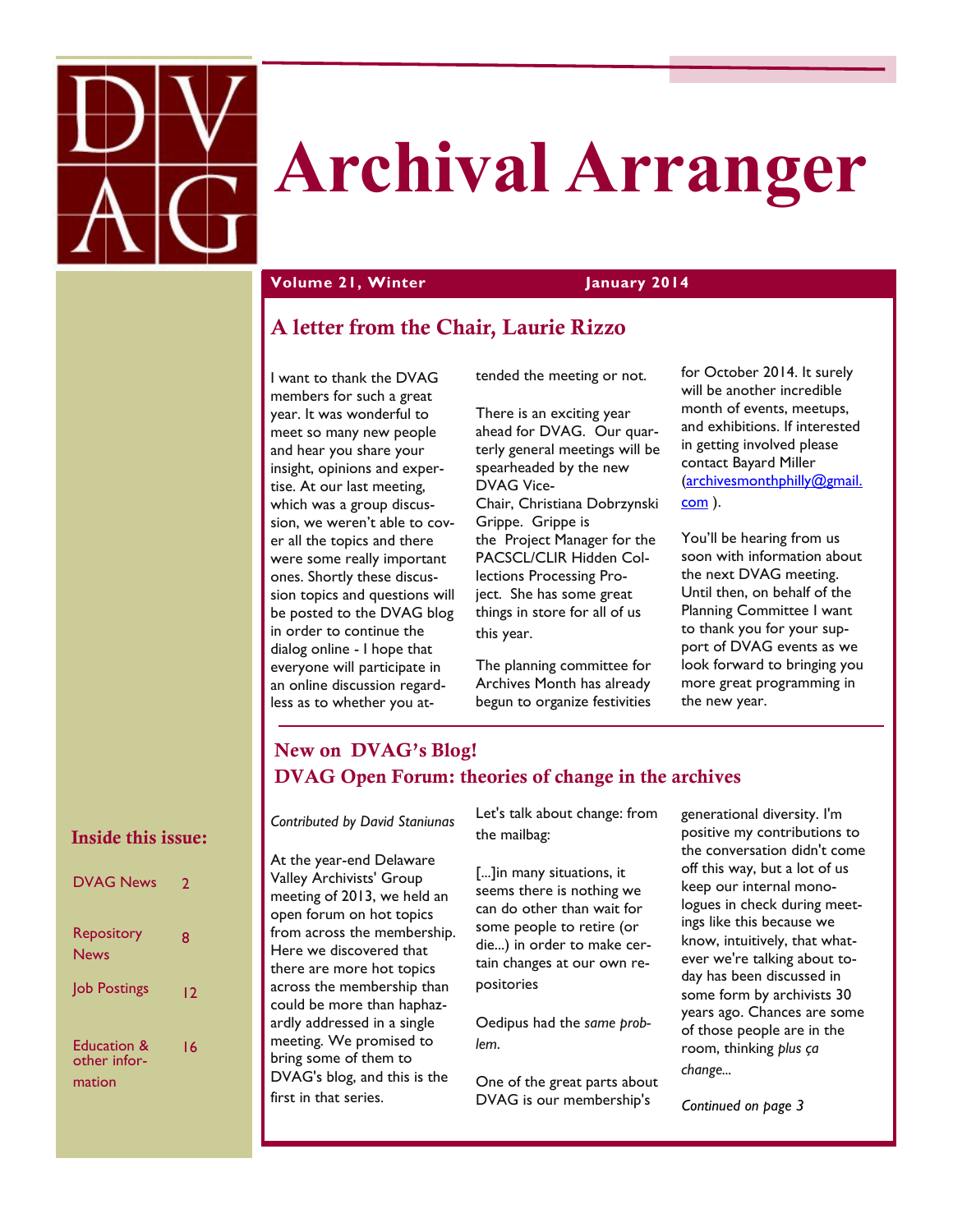### **Page 2 Archival Arranger**

## **DVAG Meeting Recap 9/23/2013 BRADLEY WESTBROOK - ARCHIVESSPACE**



*Contributed by Valerie-Anne Lutz*

Bradley Westbrook, developer of Archivists Toolkit and now ArchivesSpace Program Manager, presented on ArchivesSpace at the September DVAG meeting, held at the American Philosophical Society. Westbrook began with an overview of the development of ArchivesSpace and discussed the merger of archival data

management systems Archivists Toolkit and Archon.

He described ArchivesSpace as "a project instigated and funded by the Andrew W. Mellon Foundation for integrating the best qualities of Archon and the Archivists**'** Toolkit into a 'next generation' archives management tool." The project includes the development of "a sustainable partnership and a community to support and foster the growth of the software" and is a community effort led by the libraries of New York University, the University of Illinois at Urbana-Champaign, and the University of California, San Diego.

The planning phase, from Fall 2009 through Winter 2011 was "an iterative process" in which they sent out the functional requirements and solicited feedback from institutions. This included a series of webinars to which they invited 10 Archon users, 10 Archivists Toolkit users, and ten people representing standards developers. The process is described at [http://](http://www.archivesspace.org/documents/) [www.archivesspace.org/](http://www.archivesspace.org/documents/) [documents/](http://www.archivesspace.org/documents/) but is likely to be moved to another URL in the future. Data from the community survey is available at [http://](http://www.chrisprom.com/stats.html) [www.chrisprom.com/](http://www.chrisprom.com/stats.html) [stats.html](http://www.chrisprom.com/stats.html)

In the development phase, from July 2011 to Fall 2013, "there were no beta releases but several alpha releases." Westbrook described how, in the few weeks prior to the talk, they had begun to develop migration tools

*Continued* on page 5

### **DVAG Meeting Recap 12/18/2013—Open Forum at the Union League**

*Contributed by Valerie-Anne Lutz*

The final DVAG meeting of 2013 was held in the grand 19<sup>th</sup> century library of the Union League on South Broad Street. In what was perhaps the longest and one of the most informative DVAG meetings, attendees participated in a discussion about issues facing archivists, saw original documents from the collections, took a tour of the Union League library and vault, and returned to the library for drinks.

The meeting consisted of various topics circulated to DVAG members prior to the meeting. These included reference, digitization, deaccessioning, and employment issues.

Questions were raised regarding patrons who do not understand the concepts of closed stacks and restricted materials. "People think that they can see anything," one participant pointed out. She noted that a pub-

Continued on page 4

# **DVAG** *News and Updates*  $\sum_{i=1}^{n}$  News and Updates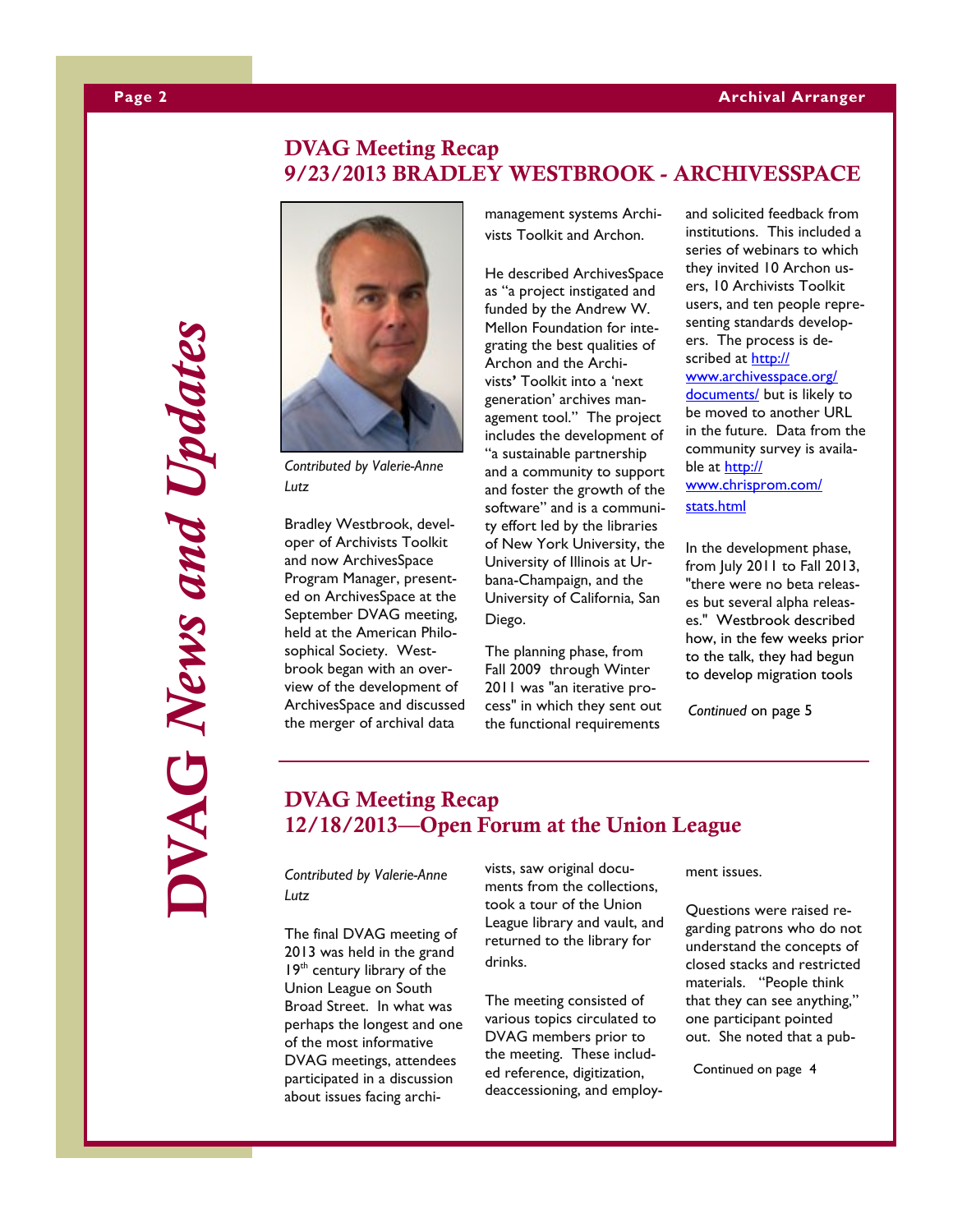### **Open Forum ...continued from page 1**

Seriously. Want to talk about archival privilege? SAA's Governmental Affairs Working Group dealt with that in the 1980s. Interested, concerned or nervous about implementing EAD in your archives? American Archivist ran a whole issue of EAD case studies in 1997. Think we need to integrate archival practice and education into a broader information economy? Frank Burke gave the

SAA presidential address on

### **Membership Report**

*Contributed by Celia Caust-Ellenbogen*

We have a lucky number of 13 new members who joined the Delaware Valley Archivists Group last fall, bringing our membership roster to 238. Please join me in welcoming them: Linda Hahola, Joanna Hurd, Esther Jackson, Cyre Johnson, Alina Josan, Sarah Leu, Gregory McCoy, Elizabeth McDermott, Amanda Mita, Evan Peugh, Amanda Pike, Ashley Stevens, and Matthew Wambold.

[more or less this topic in](http://archivists.metapress.com/content/w628m34076646275/fulltext.pdf)  [1992](http://archivists.metapress.com/content/w628m34076646275/fulltext.pdf) [SAA members]. What we call new is usually the same [old thing in brand new drag.](http://www.youtube.com/watch?v=i9pByyFqrFI)

I'll leave it to others to address the political and economic presuppositions inherent in elevating "change" and denigrating "old stuff," except to say that it's an especially weird position for *archivists* to take. Which would you rather be: hidebound, or paperback?

As we close out the holiday season, I would also like to warmly thank all of the members who played Santa Claus this year by donating to DVAG. Much gratitude to Gregory McCoy, Nancy Miller, Robert Selvocki, Jonathan R. Stayer, and Anonymous. Thanks to your generosity and the support of each of our members we were able to pack the year 2013 with many learning and community-building opportunities: our regular meetings, an SAA conference attendance scholarship, numerous Archives Month events, and more!



Have an interview coming up and want to practice your skills? Need help with your resume or cover letter?

Contact DVAG's **Resume and Practice Interview Bureau**  and get a mentor today!

arranger@dvarchivists.org

Let me know how wrong I am below.

To participate in this discussion head to the DVAG Blog:

*[http://](http://beta.dvarchivists.org/2014/01/28/dvag-open-forum-theories-of-change-in-the-archives/) [be](http://beta.dvarchivists.org/2014/01/28/dvag-open-forum-theories-of-change-in-the-archives/)[ta.dvarchivists.org/2014/01/28/](http://beta.dvarchivists.org/2014/01/28/dvag-open-forum-theories-of-change-in-the-archives/) [dvag-open-forum-theories-of](http://beta.dvarchivists.org/2014/01/28/dvag-open-forum-theories-of-change-in-the-archives/)[change-in-the-archives/](http://beta.dvarchivists.org/2014/01/28/dvag-open-forum-theories-of-change-in-the-archives/)*

# **DVAG** *News and Updates* DVAG News and Updates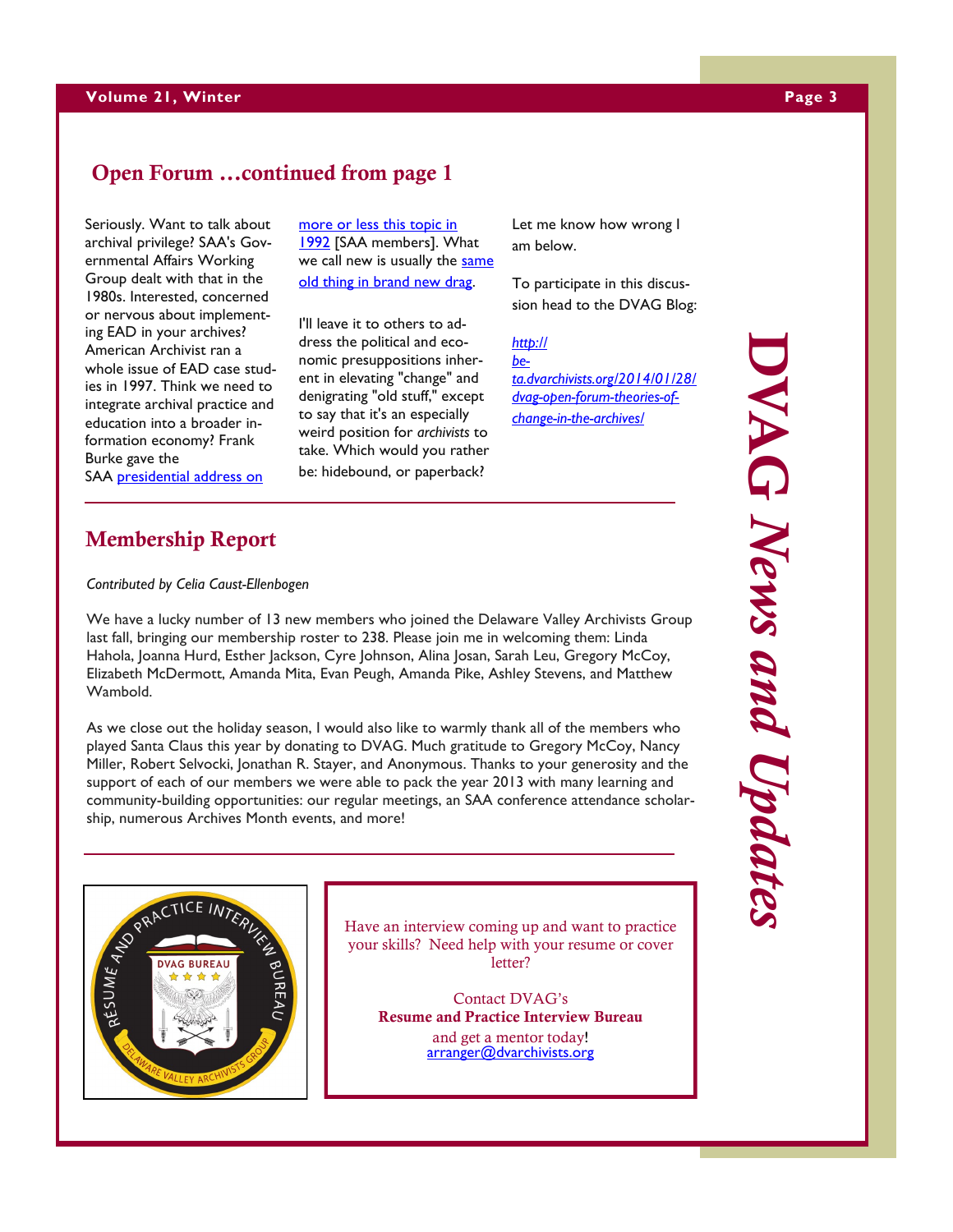### **Archives Month Recap**

*Contributed by John Pettit*

Hopefully many of you were able to participate in or attend the renewed Archives Month initiative in October. Our goal as the planning committee was to establish a small initiative that would acclimate the local archives community to the Archives Month concept and establish a framework for an annual celebration. We originally aimed to support and facilitate 3-4 original events while highlighting

6-8 established events or exhibitions at institutions throughout the region. Archives Month Philly grew well beyond that vision in its first year. Open calls and outreach yielded a much higher participation rate than anticipated, a development that was exciting but admittedly overwhelming at times. Approximately 30 institutions participated in close to 20 screenings, tours, workshops and lectures while we were able to publicize 10 ongoing exhibits. Both the planning committee and participating institutions developed creative and diverse programming which included a multirepository screening, happy hour, open mic night, open houses and discussions. Buoyed by outside publicity, a well-established in-house audience and the involvement of multiple repositories, the Wagner Free Institute's, Lantern Slide Salon drew well over 200 people

*Continued on page 9*

### **Union League Meeting ...continued from page 2**

lished official policy is necessary, as some patrons will make official complaints. This raised the issue of belligerent and disorganized patrons and how one must determine at what point to help or to ask them to leave, and when to bring in security or the police.

Digitization was discussed at length, with issues of copyright versus fair use, whether to allow patrons to use images on social media without charge and without requesting permission to use, and whether to watermark images. One attendee noted that her institution has recommended rates for rights and reproduction but these are usually flexible and usually do not charge for non-profit use. They also have a member discount and a different pricing structure for high-resolution and low-resolution images.

The "The need to balance archivists' desires to provide access, justify their jobs, and make money for the institution" was mentioned by one attendee. "We would love to waive fees and not nickel and dime people," she said, but noted that the organizational reality was that they needed to charge fees. Another person noted that in her work at a university she felt less pressure to have rights and reproduction be a source of income as she did at a research library.

The question "Can we finally bury the term 'miscellaneous'?" resulted in a lively discussion. A suggestion from one attendee was that archivists simply "pick three things of what something is—for example correspondence, minutes, and reports." The need for "precision rather than accuracy" is important, he emphasized. While the description won't be completely accurate, at least there will be a description, and archivists can describe items that do not fully fit these categories by noting them in scope and content notes.

One attendee noted that at her institution, they have been able to create strong series and subseries for most of the collections, but are still thinking about what to do about "miscellaneous" items. Another attendee said that the term "miscellaneous" is not the worst thing, and that sometimes this is the only term that can be used to describe items, but a third person cautioned that it is not good when it's used to describe a collection or series, such as "So and So Miscellany."

*Continued on page 16*

**DVAG** *News and Updates* VAG News and Updates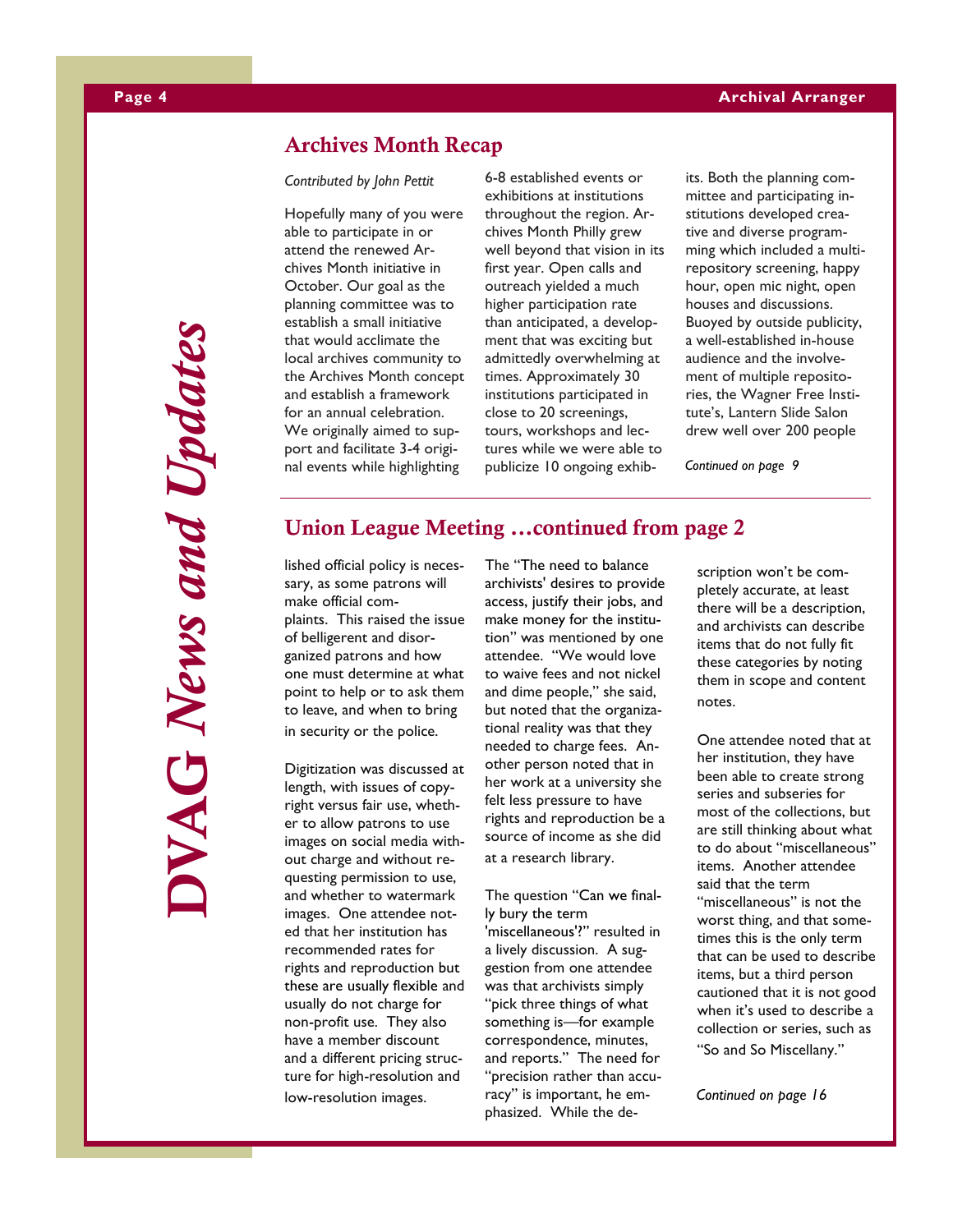### **ARCHIVESSPACE meeting …continued from page 2**

for the many legacy Archivists Toolkit and Archon systems to ArchivesSpace --what he described "a side project but very integral."

He noted that finding an organizational home was particularly important to the development of ArchivesSpace and, at the end, they decided to base the project at LYRASIS, which is itself a merger of four communities. ArchivesSpace is supported through a tiered membership model, with five membership categories.

The challenge of dealing with two legacy systems was that they had to find a way to merge the best of both systems. "Archivists Toolkit was always designed to be a robust collection management tool. The metadata products authored would be uploaded into various things" such as online public access catalogs (OPACS) and union catalogs. AT was created with partners such as New York University and the University of California San Diego who had the kind of technical infrastructure required for this.

Archon, on the other hand, "was motivated more by providing collection access - less on the data model than on access through the web," with an emphasis on being accessed by users. "Both of these had to be wedded

into one application," he noted, with two interfaces: a public interface and a staffside user interface.

Requirements included no login, making data available, and enabling people to get on the web and look at materials or ones entered into ArchivesSpace from one repository or multiple repositories. ArchivesSpace includes three options for data: (1) making everything available, (2) making nothing available, or (3) a lot of options in between. Examples of the last category might include restricting information about "personnel files that you don't want to draw attention to but want to keep, collections that aren't processed, notes that you think are sensitive."

Three significant questions from attendees related to whether ArchivesSpace allows for tracking collection use, whether location information can be attached to records, and the availability of ArchivesSpace training.

Westbrook pointed out that, as an archival data management system, ArchivesSpace is designed for collection description, not circulation management. He noted that systems such as Aeon are designed to track collection use and may be used in conjunction with ArchivesSpace, just as they are with Archivists Toolkit and Archon.

Loation information may be attached to records and

using instances, "any content in archival form can be represented," he said. Using the example of parchment paper documents, he noted that they could be photocopied, microfilmed, and digitized, with each having a different location in the stacks--all of which could be recorded in ArchivesSpace.

With regard to training, he noted that although there is "no formal training at this point, it is a high priority." There will be at least two training tactics: one- or two-day workshops and a possible three-day workshop that would cover all aspects. These will be done in collaboration with SAA and regional archives groups and some with organizations. About 3/5 of the training that they've done has been in the form of contracts, in which trainers were brought in for people in particular areas or organizations. Another tactic, he noted, will be to put up web tutorials as AT, CDL, and Digital Archives Initiative did for AT a little while ago.

Following the talk, DVAG members talked with Westbrook and among themselves about future plans for working with ArchivesSpace in their institutions and about other topics such as projects at their institutions and the upcoming Fall MARAC meeting in Philadelphia. Westbrook's presentation can be viewed here: **ASpace Presentation** [to DVAG--20130923-](http://beta.dvarchivists.org/wp-content/uploads/2013/10/ASpace-Presentation-to-DVAG-20130923-Philadelphia.pdf) **[Philadelphia](http://beta.dvarchivists.org/wp-content/uploads/2013/10/ASpace-Presentation-to-DVAG-20130923-Philadelphia.pdf)** 

**DVAG** *News and Updates*DVAG News and Updates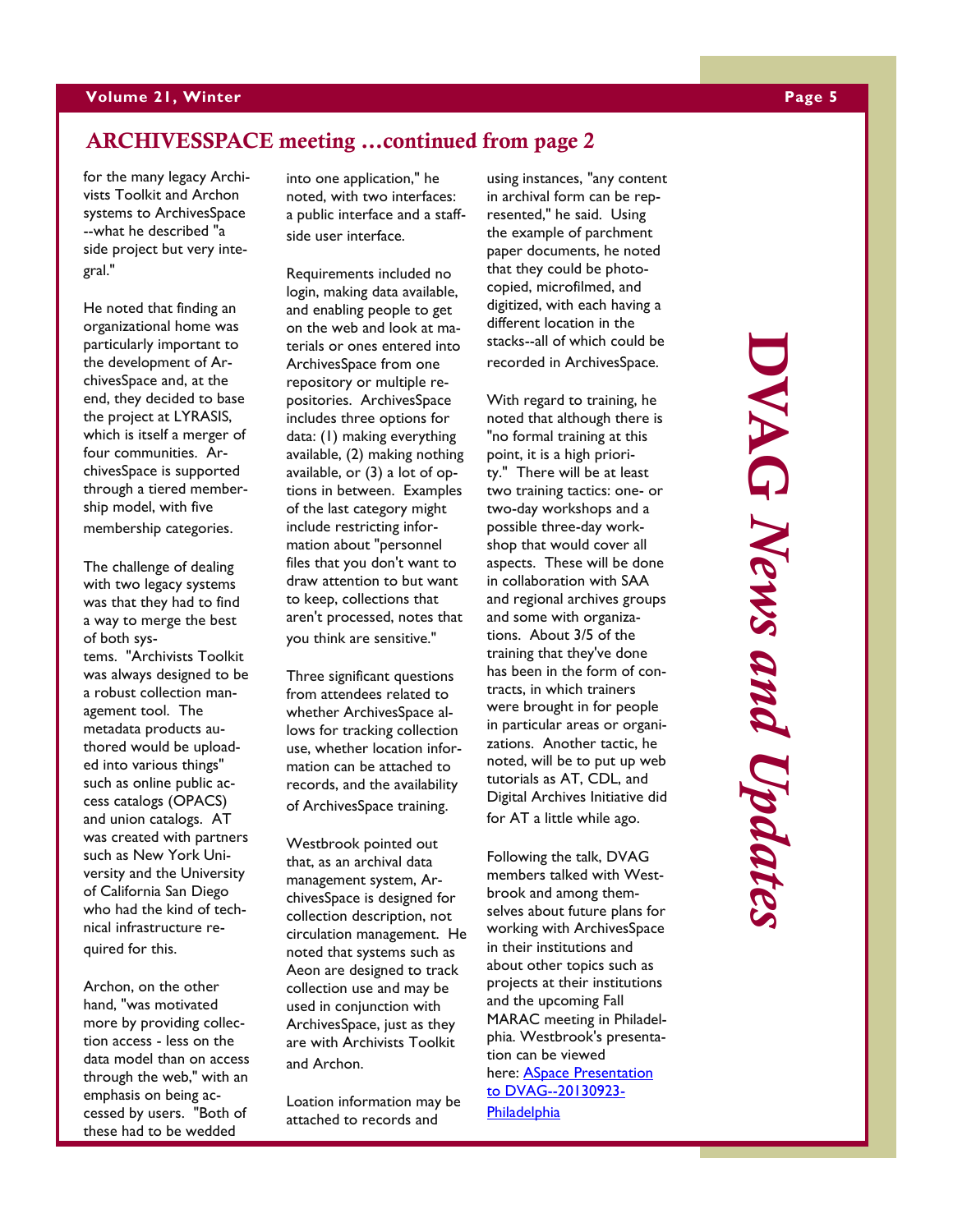# **Treasurer's report, 2013**

|                                                              |               | <b>DVAG</b> | THATCamp*   |             | <b>TOTAL</b> |             |
|--------------------------------------------------------------|---------------|-------------|-------------|-------------|--------------|-------------|
| Balance on December 31, 2012<br>Balance on December 31, 2013 |               | \$10,602.86 | \$326.41    |             | \$10,929.27  |             |
|                                                              |               | \$10,384.59 | \$1,293.91  |             | \$11,678.50  |             |
|                                                              |               |             |             |             |              |             |
|                                                              | <b>Budget</b> | Irst Q      | 2ndQ        | 3rdQ        | 4thQ         | <b>YTD</b>  |
| Income:                                                      |               |             |             |             |              |             |
| Interest                                                     | 30            | 6.34        | 6.48        | 6.34        | 6.07         | 25.23       |
| Dues 3 yr                                                    | 1500          | 1050        | 30.00       | 30.00       | 120.00       | 1230.00     |
| Dues I yr<br>1200                                            | 756           | 240.00      | 144.00      | 168.00      | 1308.00      |             |
| Donations                                                    | 100           | 15          | $\pmb{0}$   | 0           | 7.00         | 22.00       |
| Other                                                        | 0             | 0           | $\mathbf 0$ | $\mathbf 0$ | $\mathbf 0$  | $\mathbf 0$ |
| Total:                                                       | 2,830         | 1,827.34    | 276.48      | 180.34      | 301.07       | 2585.23     |
| <b>Expenses:</b>                                             |               |             |             |             |              |             |
| Web-site/Domain                                              | 130           | 26.85       | 46.73       | 17.90       | 35.80        | 127.28      |
| Refreshments                                                 | 375           | 115         | 50.00       | 115.00      | 141.69       | 421.69      |
| PO Box                                                       | 90            | 0           | 66.00       | 0           | 92.00        | 158.00      |
| Membership Dir                                               | 25<br>0       | $\pmb{0}$   |             | 0           | $\pmb{0}$    | $\mathbf 0$ |
| <b>IRS Tax</b>                                               | 0             | 0           | 0           | $\mathbf 0$ | $\mathbf 0$  | $\mathbf 0$ |
| Misc. expenses                                               | 200           | $\mathbf 0$ | $\mathbf 0$ | $\pmb{0}$   | 852.74**     | 852.74      |
| Prof. Development                                            |               |             |             |             |              |             |
| grant                                                        | 1000          | $\pmb{0}$   | $\pmb{0}$   | 1000.00     | $\mathbf 0$  | 1000.00     |
| Workshop fund                                                | 500           | 0           | $\mathbf 0$ | $\pmb{0}$   | 500.00       | 500.00      |
| PayPal fees                                                  | 80            | 37.57       | 9.10        | 7.15        | 10.27        | 64.09       |
| Total:                                                       | 2400          | 179.42      | 171.83      | I 140.05    | 1632.50      | 3123.80     |
| Surplus/(Deficit)                                            | 430           | 1647.92     | 104.65      | (959.71)    | (1331.43)    | (538.57)    |

 $*$ THATCamp funds are held by DVAG as a courtesy \*\*Archives month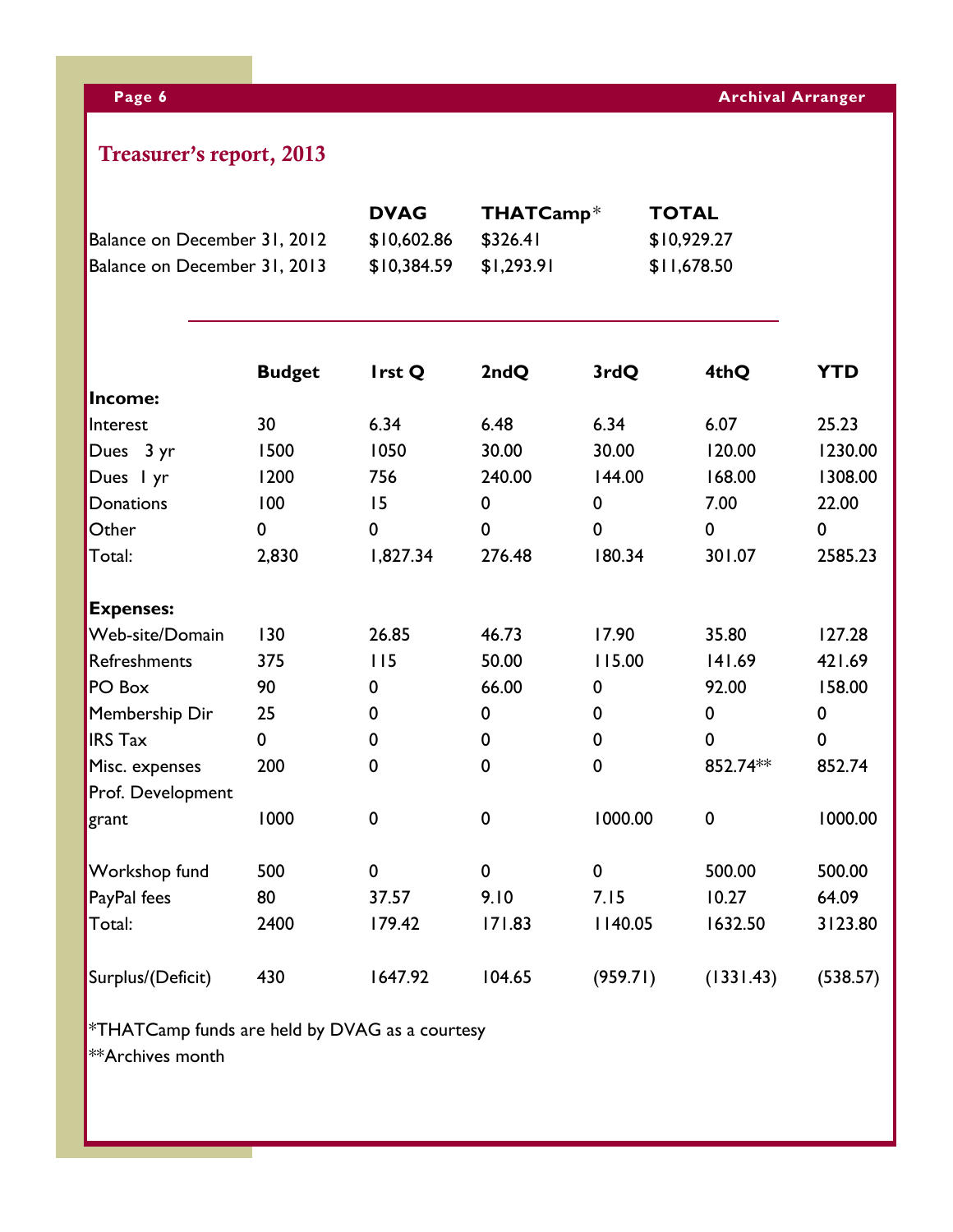### **2014 Membership Renewal Form**

Membership in the Delaware Valley Archivists Group (DVAG) is open to all individuals including regular and volunteer personnel of state and local historical societies; college and university archives and special collections; federal, state, and local archives and records centers; museums; libraries; business firms; educational, religious, and medical institutions; and other groups who collect, preserve, and make historical materials available for research use.

Dues for the 2014 January-December year are \$12.00. **Or you may pay for three years (January 2014-December 2016) for \$30 — a \$6 discount.** Please consider adding a few additional dollars to your check. A little goes a long way toward our goal of enhancing and expanding the benefits of your DVAG membership. **Now you may also pay online by credit card.** Go to the DVAG web site ["Membership" page](http://dvarchivists.org/membership/) and follow the directions.

For more information, contact Celia Caust-Ellenbogen, DVAG Membership Coordinator, at [membership@dvarchivists.org.](mailto:membership@dvarchivists.org)

-------------------------------------------------------------------------------------------------------------------

*Contact information provided below will be included in the 2014 DVAG membership directory. The email address provided below, if different from what is currently in our records or on the listserv, will be changed in both locations unless noted otherwise.* 

| Name:                   |              | Date:  |                                        |  |
|-------------------------|--------------|--------|----------------------------------------|--|
| Institution:            |              |        |                                        |  |
| Address:                |              |        |                                        |  |
| City:                   |              | State: | ZIP:                                   |  |
| Phone:                  |              | Fax:   |                                        |  |
| Email:                  |              |        |                                        |  |
| 2014 dues \$12.00 OR    |              |        |                                        |  |
| 2014-2016 dues \$30.00  |              |        |                                        |  |
| Contribution (optional) | $\mathbf{S}$ |        | (contribution is not tax deductible)   |  |
| <b>TOTAL</b>            | S            |        | (check or money order payable to DVAG) |  |

DVAG would like to acknowledge members who make additional contributions with a notice in the DVAG newsletter, *The Archival Arranger*. If you prefer not to be listed by name, check here:

Mail to: DVAG, P.O. Box 17162, Philadelphia, PA 19105-7162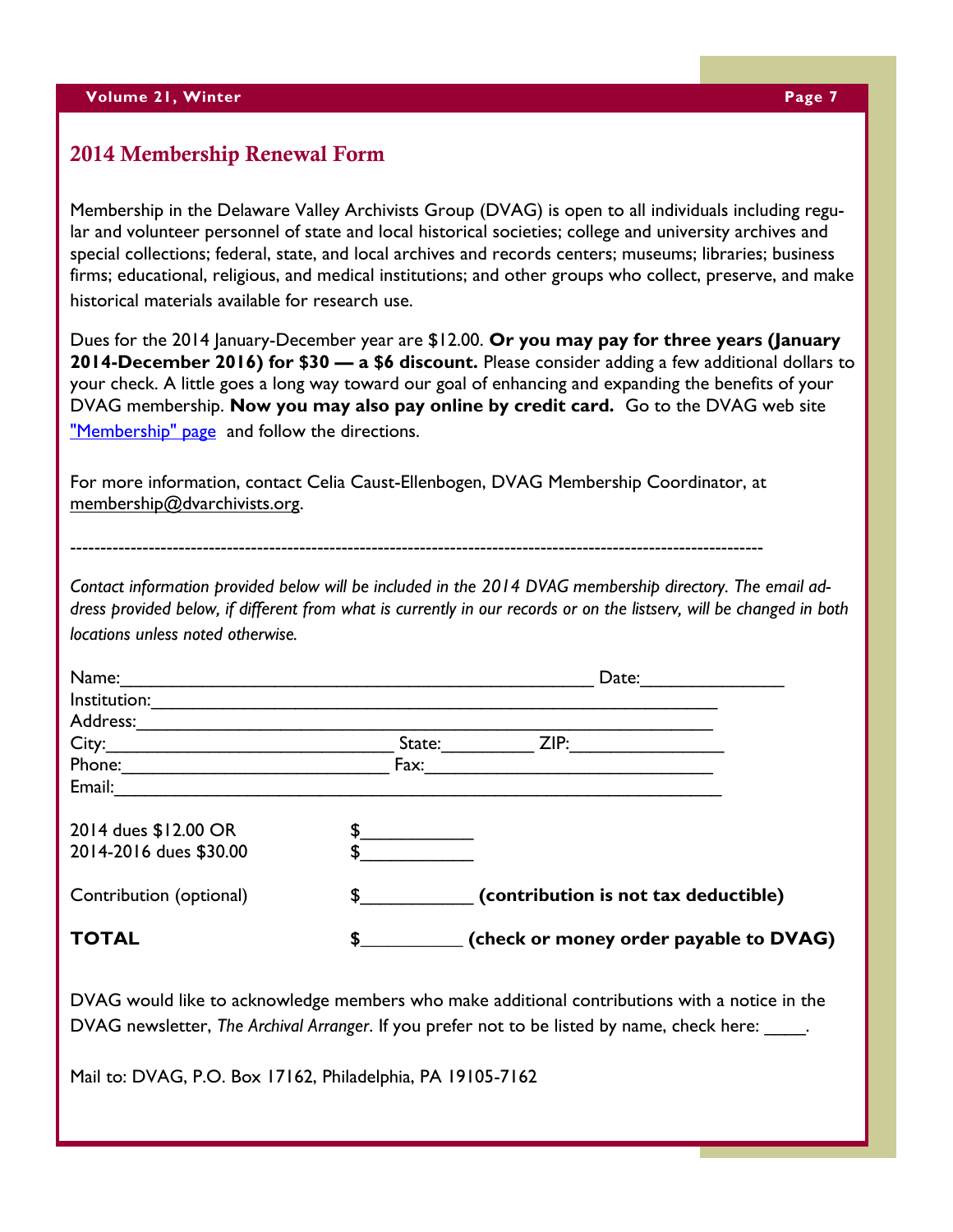### **CHF Opens John C. Haas Archive of Science and Business**

*Contributed by Patrick Shea*

The [Chemical Heritage](http://www.chemheritage.org/)  [Foundation](http://www.chemheritage.org/) (CHF) officially opened a state-of-the-art archival storage facility Thursday, October 10. The John C. Haas Archive of Science and Business will house the personal papers of significant scientists, engineers, and innovators; historical records of businesses and industries with a strong science, technology, or medical connection; and the papers of major scientific and engineering societies and organizations.

With generous funding from the Wyncote Foundation,

CHF has restored the brownstone façade of an original building (circa 1855) near the northwest corner of 3rd and Chestnut streets and transformed the building's interior into a storage facility. The archive's shelves are 3.5 stories tall, and most are accessible only with a lift. When filled to capacity, the building will hold 8,500 linear feet, or 1.5 miles, of material and allow CHF room to grow its collections.

"The new building allows us to collect and preserve more material than ever before," said Carsten Reinhardt, CHF's president and CEO. "This is important, as

the heritage of the molecular sciences and technologies, engineering and industry, is enormous and plays a crucial role in modern society."

"The archive improves the chances of preserving collections that otherwise might not find a home," said Ronald Brashear, the Arnold Thackray Director of the Othmer Library of Chemical History at CHF. "Further, if you have all this material in one place, researchers can start making connections between different collec-

*Continued on page 11*

# **Repository** *News* epository News

**Violette de Mazia Foundation Archival Project**



*Intern Gregory McCoy with Matisse letter*

*Contributed by Elizabeth McDermott*

Violette de Mazia was ahead of her time as a female intellectual of the modernist era. Her association with Dr. Barnes and the Barnes Foundation beginning in

1925 led to her becoming the driving force behind their art education program. For over 50 years she taught her students about the aesthetic principles of paintings...and of life as well. In addition to teaching, Ms. de Mazia coauthored four books with Dr. Barnes and wrote numerous essays.

The Violette de Mazia Foundation was founded to teach art and aesthetic appreciation and was funded from the proceeds of her estate. Our Archival Collection has only recently begun to be catalogued and is expanding our understanding of the creative life of Violette de Mazia.

For over a year and a half, volunteer interns have worked under the guidance of collection management consultant, Susan Duhl to process and interpret the materials in the collection, to re-house them for permanent storage, and to eventually make them accessible to researchers and scholars. The archive consists of approximately 130 linear feet of personal papers and manuscripts, correspondence, photographs, audio recordings and moving images, printed ephemera, and personal objects pertaining to Miss de Ma-

*Continued on page 17*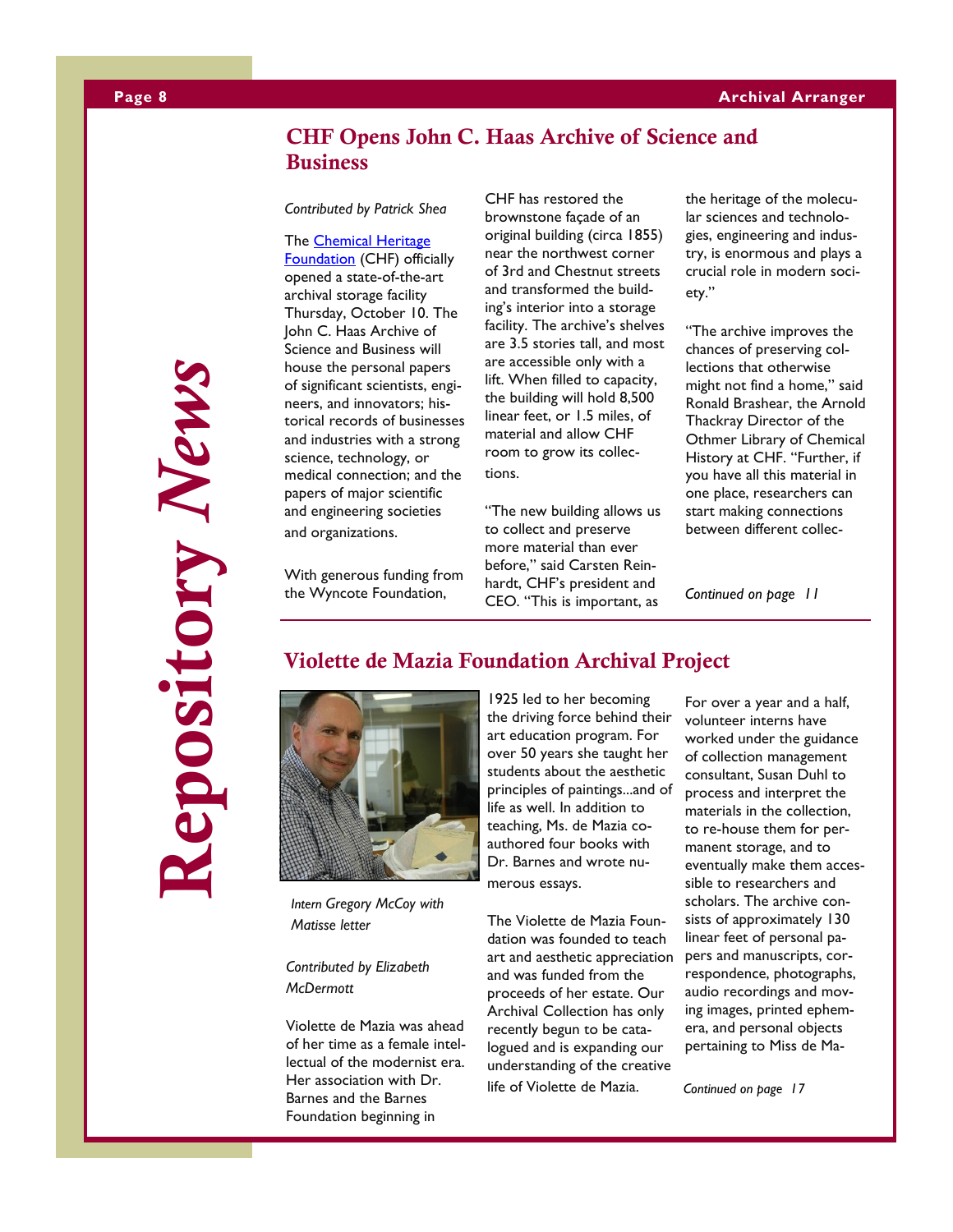### **Update from the Barnes**

The Barnes Foundation's Archives, Libraries, and Special Collections department is pleased to announce that Barbara Anne Beaucar was promoted to the position of Archivist last September. After graduating with a MA in History from West Chester University of Pennsylvania, Barbara was hired by the Barnes Foundation in 2002 as part of a Collections Assessment Project funded by the Andrew W. Mellon Foundation. In addition to assuming new administrative duties and the management of the Archives and Special Collections, located on the Foundation's campus in Merion, Barbara plans to continue with her on-going processing work in archives.

In November, Caitlin An-

gelone joined the Archives and Special Collections as a volunteer intern. Caitlin is a studying Library Science and Information Technology at Drexel University with a concentration in Archives. Currently, she is assisting Assistant Archivist and Librarian Amanda McKnight

on an inventory of additional papers destined for the John M. Fogg Papers, which she plans to process for credit this spring semester. Caitlin hopes to eventually find work in a museum archives or within one of the many special libraries in the area.



L to R: Intern Caitlin Angelone, Assistant Archivist and Librarian Amanda McKnight, and Archivist Barbara Anne Beaucar

### **Archives Month ...continued from page 4**

and was perhaps the most successful outreach event in terms of sheer numbers. By most accounts, every Archives Month Philly event had turnout of some kind contributing to the overall goals to celebrate the work we do as archivists, promote ourselves to the general public and provide inspiration for future years. You can still review the calendar and descriptions of the month at [archivesmonthphilly.org.](http://archivesmonthphilly.org/) 

A huge thanks to the Archives Month 2013 planning committee (Sara Borden, Matt Herbison, Hillary Kativa, Jenna Marrone and Bayard Miller) for all of their hard work and to everyone that participated or supported by attending Archives Month Philly events.

The 2013 initiative was great for formulating lots of questions and answers for future efforts. Despite the overall success there is of course a lot that could be improved upon. It's not too early to start considering what Archives Month Philly 2014 should look

like. There's been a lot of great anecdotal feedback but now that there's been some time to reflect would love to hear any additional questions or suggestions. Additionally, if you or your institution would like to participate this year please email **archivesmonth**[philly@gmail.com.](mailto:archivesmonthphilly@gmail.com) Archives Month Philly is only as good as the investment our whole community puts into it! Archives Month Philly Planning

**Committee** 

**Repository** *News* epository New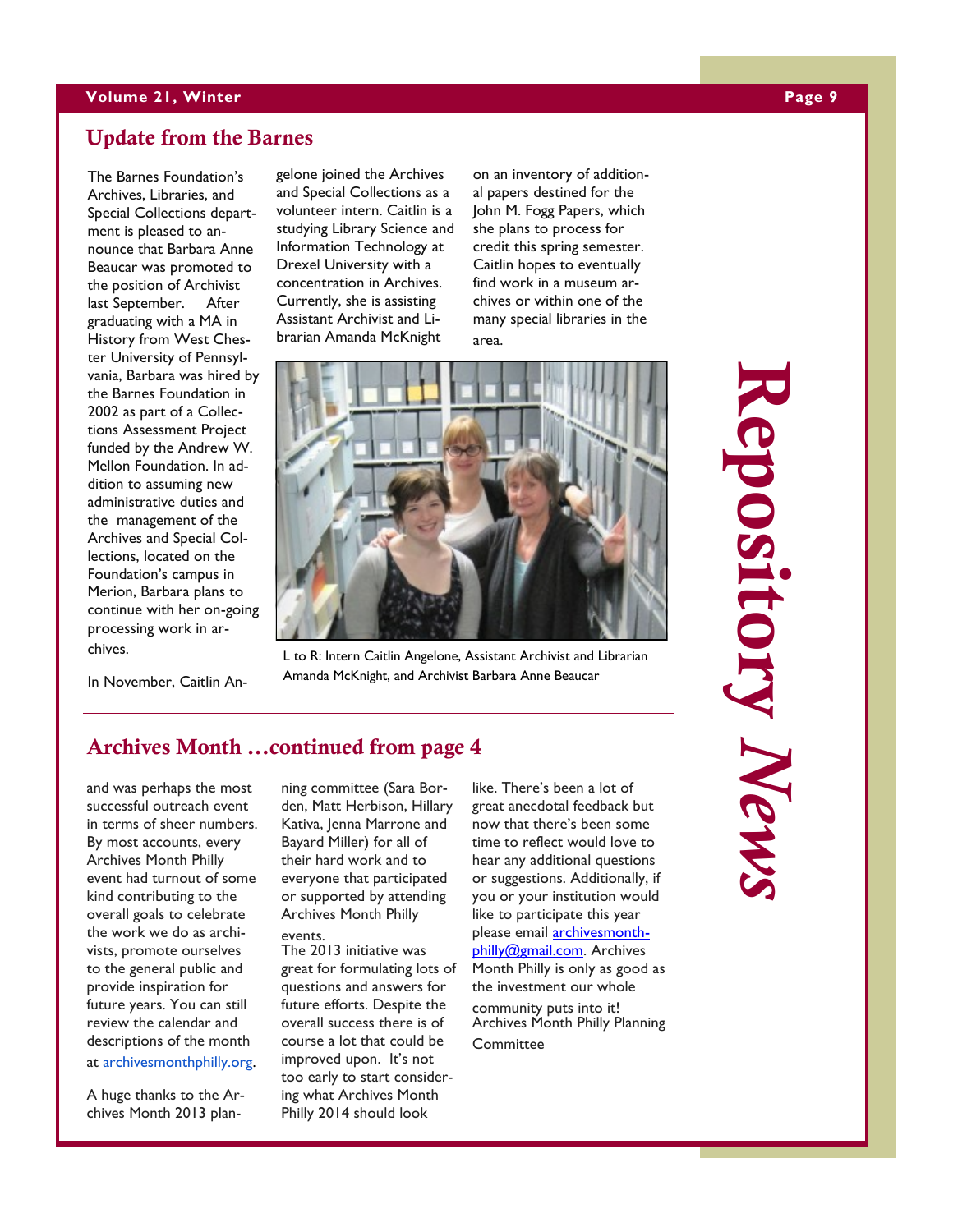### **LSTA Grant Funds Digitization of Library Company of Philadelphia's African Americana Graphics Collection**

Contributed by Erika Piola

Through the generous support of a grant from the Library Services and Technology Act, over 800 prints, photographs, and pieces of ephemera documenting the African American experience will be digitized and added to the Library Company's digital collections catalog [ImPAC.](http://www.lcpdigital.org/) A collection of national importance, the graphics depict African American life, community, work, art, and political and social activism from the early American period to the early 20th century.

Views of prominent Philadelphia African American churches like Mother Bethel, political cartoons addressing the effect of slavery on the young nation, and commemorative prints recognizing early civil rights victories following the Civil War are just a few of the visual materials being reproduced. The graphic files with full descriptions will be accessible in ImPAC for research onsite and remotely by the summer of 2014. The material will augment and complement our nearly 50 existing digital collections,



including 18th- and 19thcenutry ephemera, Philadelphia commercial lithographs, and views by early Philadelphia photographers.

Our African Americana graphics have continually been some of our most requested visual materials by our readers, and we are delighted to provide further access to this tremendous historical resource.

For sneak previews of the graphics to be included, please follow our progress through Twitter, #lcpprints.

**Check DVAG's blog regularly for news and updates dvarchivists.org**

**Repository** *News* epository News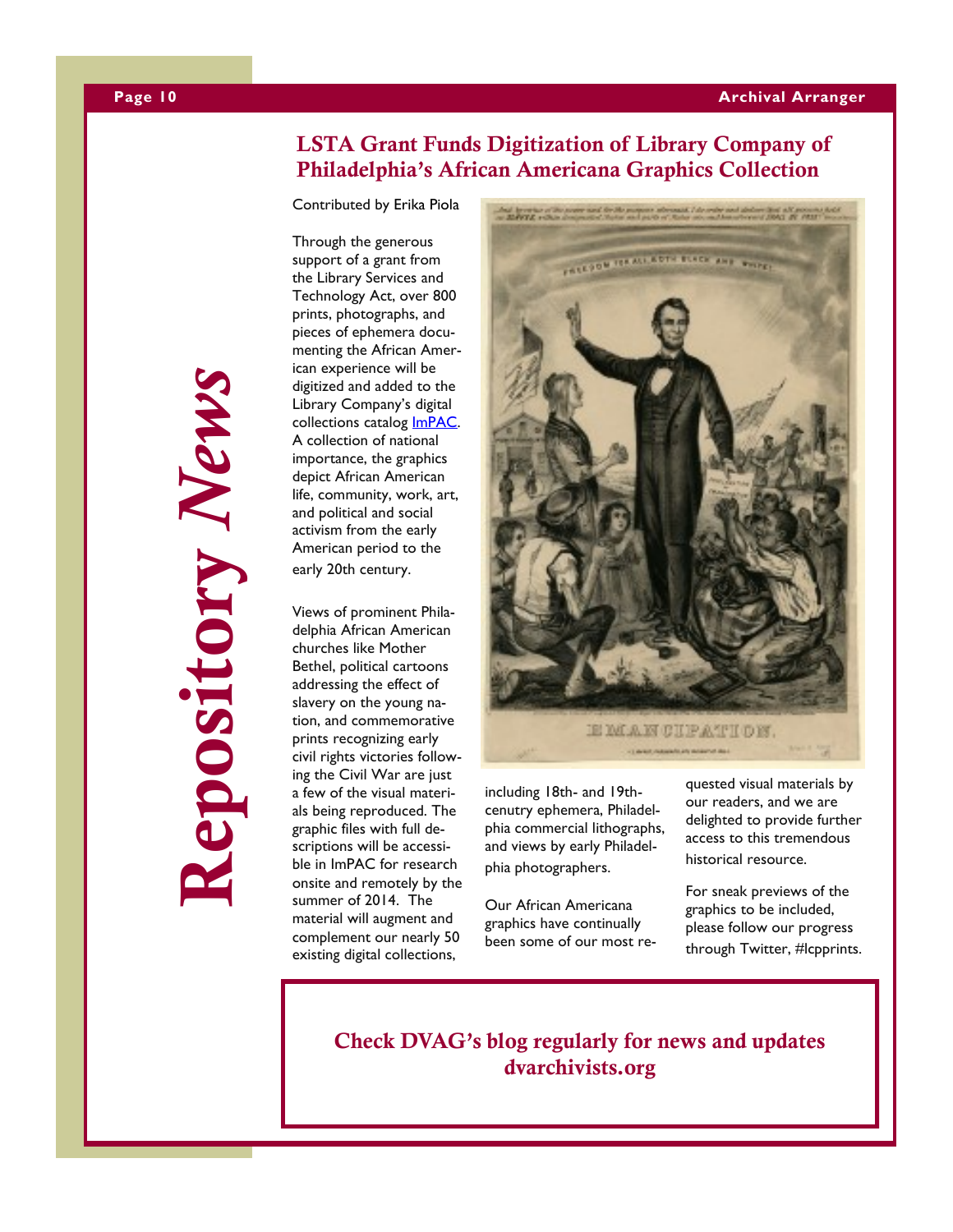### **Recap: "Unmediated History" ephemera conference at the Library Company**

*Contributed by Celia Caust - Ellenbogen and Alina Josan*

On September 20, 2013, the Library Company of Philadelphia and the Ephemera Society of America co hosted a conference, "[Unmediated History: The](http://www.librarycompany.org/visualculture/2013conference/)  **Scholarly Study of 19th** [Century Ephemera](http://www.librarycompany.org/visualculture/2013conference/)". Perhaps you read the [announcement on the](http://beta.dvarchivists.org/2013/04/30/new-exhibition-about-historical-ephemera-opening-at-the-library-company-of-philadelphia/)  [DVAG blog](http://beta.dvarchivists.org/2013/04/30/new-exhibition-about-historical-ephemera-opening-at-the-library-company-of-philadelphia/) several months ago that made me so eager to attend. The conference

did not disappoint.

After introductions, the day kicked off with a session about building ephemera collections. Russell Johnson spoke of [UCLA's collection](http://unitproj.library.ucla.edu/dlib/medicinecards/index.cfm)  [of patent medicine ephem](http://unitproj.library.ucla.edu/dlib/medicinecards/index.cfm)[era.](http://unitproj.library.ucla.edu/dlib/medicinecards/index.cfm) UCLA began this collection relatively recently, as part of a concentration within the university on the history of pain research and pain management. As the collection develops, there has been an effort to promote it beyond use merely as illustrations. Researchers increasingly recognize ephemera as valuable primary-source texts ripe for analysis and interpretation.

UCLA's patent medicine ephemera collection was built practically from nothing, harvested from sources Johnson cited as, "donors, dealers, and

*Continued on page 19*

### **John C. Haas Archive of Science and Business ...continued from page 8**

tions that might not be obvious on the surface. The more you have in one place, the more you can dig in and make serendipitous discoveries."

The first collection placed in the John C. Haas Archive of Science and Business will be the Rohm and Haas Company archives. John C. Haas (1918 –2011) was chairman of Rohm and Haas from 1974 to 1978 and son of the company's cofounder. Haas played a crucial role in the establishment of CHF's predecessor organization, the Center for the History of Chemistry, in 1982.

The archive -building dedication ceremony Thursday, October 10, included remarks by David Haas, chair of the William Penn Foundation; E. N. "Ned" Brandt, vice president and secretary, Rollin M. Gerstacker Foundation; and Richard Negrin, deputy mayor of administration and coordination, and managing director, City of Philadelphia.

**About CHF:** The Chemical Heritage Foundation (CHF) is a collections -based nonprofit organization that preserves the history and heritage of chemistry, chemical engineering, and related sciences and technologies. In bridging science with the humanities, arts, and social sciences, CHF is committed to building a vibrant, international community of scholars; creating a rich source of traditional and emerging media; and engaging the broader society through inventive events.

**About the Donald F. and Mildred Topp Othmer Library of Chemical History:** CHF's Othmer Library of Chemical History collects, preserves, and makes accessible materials relating to the history of science, technology, and medicine, with an emphasis on chemistry and chemical engineering from ancient to modern times. The Othmer Library houses approximately 160,000 print and microform volumes, rare books and manuscripts, significant archival materials, and historical photographs. Together these collections, spanning nearly 6 miles of shelves, form an unrivaled resource for the history of chemistry and related sciences, technologies, and industries.

**Repopository** *News* **Repository** *News* lepository News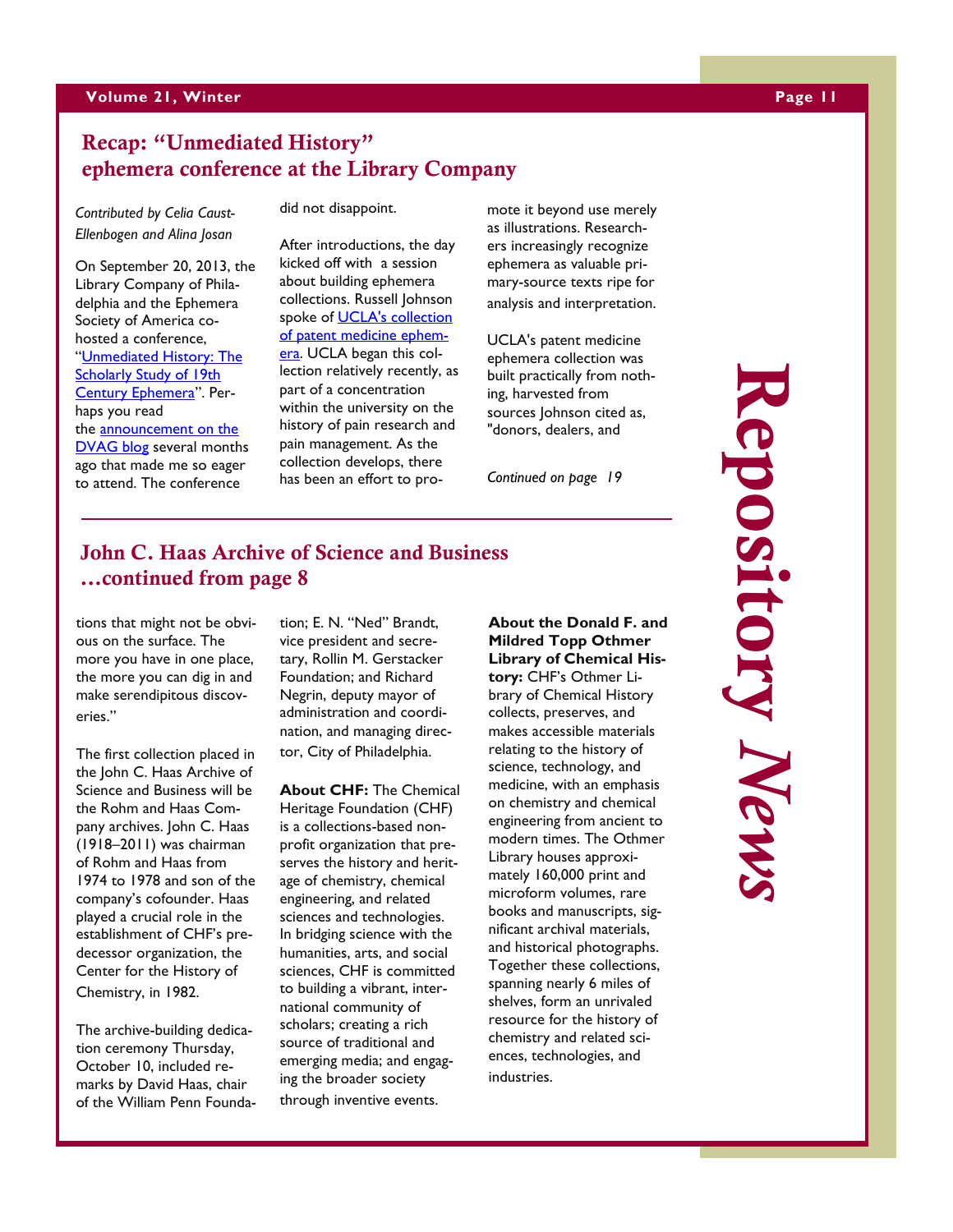### **Job Posting: Project Archivists for Hagley Museum and Library's David Sarnoff Collection**

Hagley is seeking two full-time project archivists for a three-year effort to process the David Sarnoff Collection (2800 feet). One archivist will focus on manuscript materials for the full three years of the project; the other will focus on audiovisual materials for the first two years of the project only.

The proposed project will make available in three years full public access to the David Sarnoff Collection, the extraordinary and comprehensive 2,800-linear-foot archive of materials documenting the business dealings of David Sarnoff, pioneer of the media and electronics age. The history of the Radio Corporation of America (RCA) and the founding of the National Broadcasting Company (NBC) are recorded in the collection's manuscripts, reports, notebooks, publications, photographs, moving images, and sound recordings. RCA's research & development activities as well as the emerging American consumer culture are also recorded here. They vastly enlarge RCA-related collections already at Hagley.

### **Responsibilities**

- Work with Hagley staff to establish work flows for processing roughly 2,600 linear feet of records spanning a variety of formats: manuscript; printed; photographic, film, and audiovisual; and digital.
- Arrange, describe, and rehouse the collection in accordance with professional standards and best practices.
- Oversee project staff including an average of two graduate assistants and two summer interns. The project will be supported by nine of Hagley's full-time staff to varying degrees.
- Use Archivists' Toolkit (AT) and other software, such as Microsoft Excel, to create an EAD finding aid and other discovery tools in accordance with DACS.
- Assist in the preservation assessment of collections and selection of materials for conservation treatment.
- Collaborate on digitization, including the selection of items for the digital component of the project.
- Maintain and post to a project blog, incorporating digitized images and documents.
- Promote the collection through professional and academic meetings or other venues.
- Participate in special projects as assigned.

### **Qualifications**

- Master's degree in library or information science or in history and/or at least two years of relevant professional experience processing complex collections is required.
- Experience with best practices in archives and records management theory and practice, including: Current metadata and descriptive standards: DACS, EAD, AT; Knowledge of preservation standards; Familiarity of web publishing platforms.
- Familiarity with MPLP (More Product, Less Process) approaches.
- Demonstrated ability to manage projects and tasks in a complex and dynamic environment, and to work effectively with colleagues in different departments across a complex institution.
- Demonstrated ability to manage a project team, consisting of both professionals as well as interns, and providing the latter with necessary training. Ability to set priorities, manage work, and meet deadlines independently and collaboratively.
- Strong analytical, communication, and writing skills.
- Ability to lift and shelve boxes weighing up to 50 pounds.

### **To apply:**

Please submit a cover letter, a c.v., a finding aid from a successful processing project, and preferably also a writing sample to Robert Hill, Director of Human Resources, Hagley Museum and Library, P.O. Box 3630, Wilmington, DE 19807, or electronically to [rhill@hagley.org.](mailto:rhill@hagley.org) Filing date is January 31, 2014.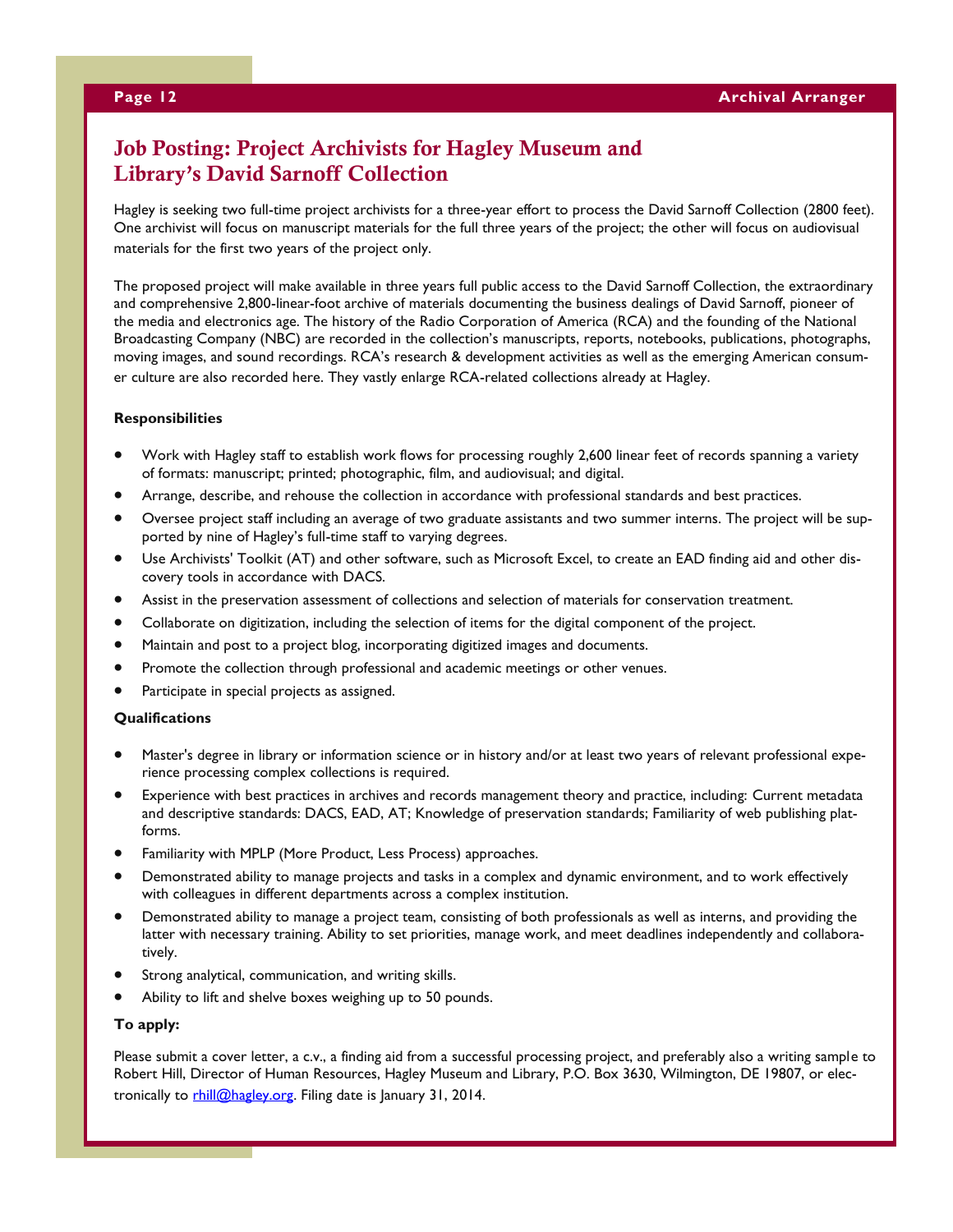### **Job posting: Audiovisual Collections Reference Archivist at Hagley Museum and Library**

Hagley is seeking a full-time Reference Archivist for the Library's new Audiovisual Collections and Digital Initiatives Department. The occupant of the position will serve as the primary public services archivist for the department and handle email, phone, and in-person interactions with researchers using Hagley's audiovisual and digital collections. The Reference Archivist will evaluate, approve and facilitate rights, reproductions and permissions to publish requests. The Reference Archivist will also promote Hagley's collections through our website and related digital platforms.

### **Responsibilities**

Manage reference questions and researcher services related to Hagley Library's audiovisual (prints, photographs, moving picture, and audio) and digital collections; Manage and coordinate reproduction and order fulfillment for Hagley's AV collections and other Hagley collections as needed; Manage and facilitate permission to publish requests; Digitize and copy collection materials as requested by researchers and Hagley staff; Add content to Hagley's Digital Archives as part of reference service workflows and as a contributor to digitization projects; Research copyright ownership and maintain collection database with information regarding rights issues; Identify potential partnerships/opportunities to generate revenue by licensing Hagley's historical collections; Supervise and manage projects related to part-time, internships, and/or volunteer projects in addition to projects assigned by the department head; Promote collections via social media and related digital platforms; Support audiovisual and digital archivists with the care, housing and maintenance of the collections; Assist in the maintenance of cataloging and finding aids data for A/V materials; Staff the reference desk as needed (4 to 8 hours per week); Perform other duties as assigned by the Library Director or the Head of the Audiovisual Collections and Digital Initiatives Department.

### **Required Qualifications**

Master's degree in history or MLIS with archival coursework or at least 2 years of experience working reference in a historical research archive; Minimum of one-year experience working in a special collections department, or historical research library/archive; Basic understanding of copyright law as it applies to historical documents, images, moving pictures, audio, etc.; Working knowledge of digitization standards and technology; Working knowledge of software platforms for delivery and dissemination of digital content; Experience working directly with researchers in an archive/ library or other relevant experience with an organization oriented toward customer service; Energy and enthusiasm for facilitating access to historical records and serving a diverse audience of researchers; Proven ability to establish and maintain positive relationships with colleagues and the community served by an institution comparable to Hagley.

### **Preferred Qualifications**

Experience in a reference, rights, or reproductions department at a historical research archive or library; Experience working with the public in a research institution; Experience with photograph and/or moving picture collections and familiarity with the history of photography and recording; Completed coursework or experience in archival management; Experience using any of the following software platforms: ContentDM, Islandora, Drupal, EOS (ILS), Archivist's Toolkit, ArchivesSpace, and/or XTF; Knowledge of businesses involved in the commercialization of historical content; General knowledge of the history of American business, technology, and/or industrial design; Experience doing research in an historical archive and creating content for both academic and general audiences.

### **To apply:**

Please submit a cover letter, a resume and the contact information of three professional references to Robert Hill, Director of Human Resources, Hagley Museum and Library, P.O. Box 3630, Wilmington, DE 19807, or electronically to[rhill@hagley.org.](mailto:rhill@hagley.org) Review of applications will start on January 31, 2014. Applications will be accepted up to February 14, 2014.

Hagley Museum and Library is an Equal Opportunity Employer.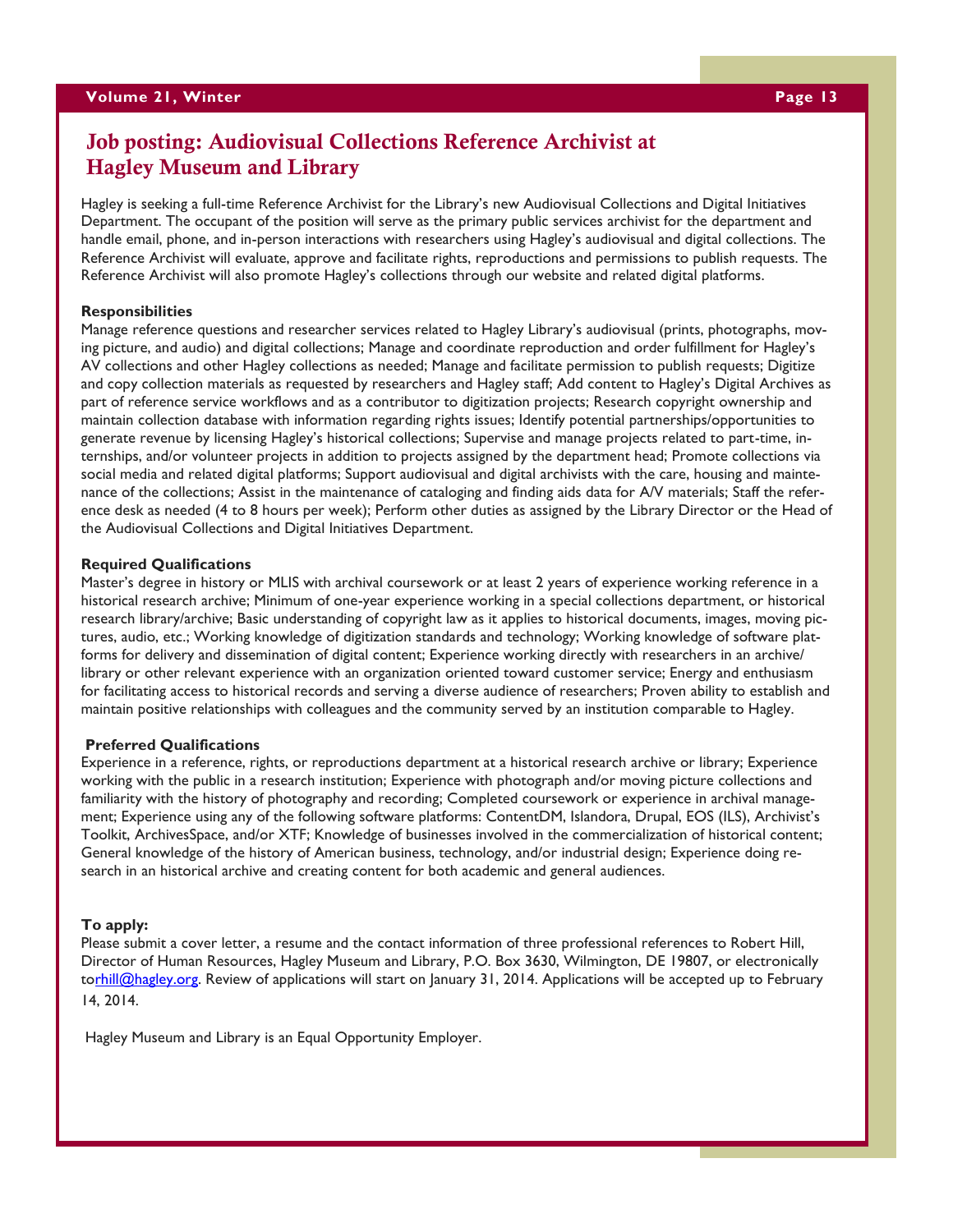# **MARAC Philly, November 7-9, 2013—DVAG Reports Back**

### **The Naval History Collections Panel**

*Contributed by Bryan J. Dickerson*

Since colonial times, the history of the American people has been intrinsically tied to maritime commerce and the need for naval forces to protect that commerce and defend American shores against foreign enemies. The commemorations of the 200<sup>th</sup> Anniversary of the War of 1812, the 150<sup>th</sup> Anniversary of the Civil War, and the 70th Anniversary of World War Two in recent years have brought about renewed scholarly and public interest in these historical events.

Given the city of Philadelphia's important role in American naval and maritime history, it was most appropriate that the MARAC Philly Conference devoted one of its concurrent sessions to the discussion of "Naval History Collections in the Mid-Atlantic Region." As one of the organizers of this session, I was very fortunate to have four excellent archivists/ scholars to participate in the discussion of naval history collections.

Gregory Ellis of the Naval History and Heritage Command served as Panel Chairman and gave the first presentation. Appearing

as a private scholar and not as a representative of the NHHC, Greg began with a photographic tour of the Philadelphia Navy Yard as it appears today. Then he moved on to an overview and discussion of the NHHC, its facility at the Washington Navy Yard, its organization and its collection holdings which document and preserve the 238 -year history of the U.S. Navy. The NHHC preserves a broad array of naval history documents and artifacts including deck logs, personal papers, photographs, and Command Operations Reports.

Our next speaker was David D'Onofrio, Special Collections Librarian of the Nimitz Library of the U.S. Naval Academy, Annapolis, Maryland. David was also appearing as a private scholar and not a representative of the Nimitz Library. Entitled "Through the Navy's Eyes: The U.S. Navy and American History," his presentation was a unique approach to the subject of naval history. "The history of the Navy is the History of America," he said, "because, when you think about it, the military is really a microcosm of American society. Everything society goes through, the military goes through…not always at the same time, or in the same

way, but the story is largely the same." He discussed how such themes as women's rights/equality, black history, LGBT history, art and science have impacted the history of the Navy.

Following D'Onofrio was Megan Good, Director of the J. Welles Henderson Archives & Library at the Independence Seaport Museum in Philadelphia. In addition to being home to the Spanish-American war cruiser *USS Olympia* and the World War Two submarine *USS Becuna*, the Seaport Museum boasts an extensive collection of naval history and maritime records. In her presentation, Megan provided a comprehensive overview of their holdings which include the personal papers of early American naval heroes Commodores John Barry, Stephen Decatur and Thomas Truxtun, and records and artifacts from the Philadelphia Naval Shipyard and the *RMS Titanic.* The Henderson Archives also holds the records of several important defunct Delaware River shipbuilding companies such as New York Shipbuilding Company of Camden, the Sun Shipbuilding Company of Chester and William Cramp and Sons Ship and Engine Building Company.

Our final speaker of the

session was Tina Ligon, an Archivist with the National Archives and Records Administration, College Park, Maryland. Tina is also a Doctoral Candidate at Morgan State University in Baltimore, Maryland. Her dissertation examines black education in early 20<sup>th</sup> Century Cincinnati, Ohio. Her presentation at MARAC Philly was entitled "Deck Logs: Two Four Letter Words." Deck logs document the operational and administrative proceedings of Navy ships and shore commands. During her presentation, Tina discussed her experiences in coordinating a major multiyear NARA project to organize, process, and digitize tens of thousands of Navy deck logs.

In ninety minutes time, our four speakers made an extensive presentation on the naval history collections at four major archival facilities in Washington DC, Maryland and Pennsylvania. I am deeply grateful to them for their participation in the MARAC Philly "Naval History Collections in the Mid-Atlantic Region" session.

*About the Author –* Bryan J. Dickerson is the Archivist for the Municipal Government of Brick Township, New Jersey. He served as a member of the Program Committee for MARAC Philly 2013.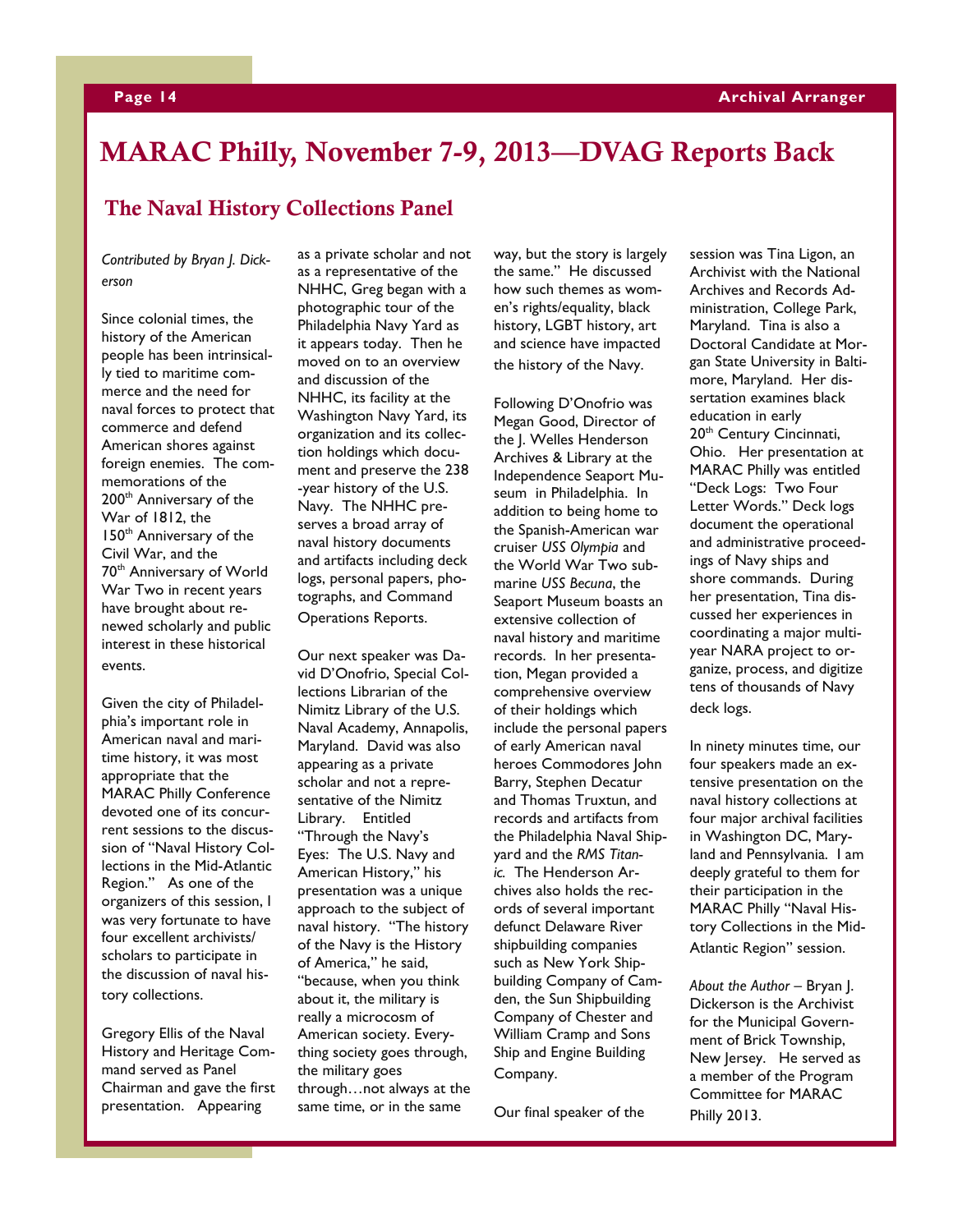## **Celia Caust-Ellenbogen shares her MARAC Philly Experience**

*Contributed by Celia Caust-Ellenbogen*

If you are a DVAG member, there's a decent chance you attended the Mid-Atlantic Regional Archives Conference (MARAC) Fall 2013 meeting a few weeks ago. It was right here in Philadelphia, and rumor has it that with over 450 attendees, this was the bestattended MARAC meeting ever! DVAG members were well-represented at the conference, including many of us who presented at a session and/or were involved with the local arrangements committee.

I started by attending the extremely useful session *S2.* 

*Evaluating the User Experience: What to Ask, How to Measure, and What to Learn from Assessment.* While acknowledging challenges to quantitative assessments in archives environments, the session speakers demonstrated the need for archives to measure more. They helped frame the purpose of assessments and demonstrated practical procedures with minimum barriers to implementation. Sarah Horowitz spoke about her methodology in developing a feedback questionnaire for students using the special collections at Augustana College; Joyce Chapman shared the process and results of measuring digitization workflows at

the State Library of North Carolina; and Alana Miller of Museum of Modern Art walked through two procedures for evaluating user experience on archives' websites.

A number of interesting sessions were held after lunch. *Session S8. Naval History Collections in the Mid-Atlantic Region*, was summarized in a recent DVAG *[Arranger](http://beta.dvarchivists.org/2013/11/20/marac-philly-2013-the-naval-history-collections-panel/)* blog [post.](http://beta.dvarchivists.org/2013/11/20/marac-philly-2013-the-naval-history-collections-panel/) The session sounds fantastic from Bryan Dickerson's summary, but I was unable to attend because I was a presenter for session *S9. Hidden Collections Initiative for Pennsylvania Small Archival Repositories*. My co-presenter Faith Charlton highlighted some of the salient points from our session in a [post she wrote for our](http://hsp.org/blogs/archival-adventures-in-small-repositories/marac-and-a-fond-farewell) 

### [project blog.](http://hsp.org/blogs/archival-adventures-in-small-repositories/marac-and-a-fond-farewell)

I concluded my day at session *S13. Encoded Archival Context-Corporate Bodies, Persons, and Families (EAC-CPF)* ([http://](http://eac.staatsbibliothek-berlin.de/)

### [eac.staatsbibliothek-](http://eac.staatsbibliothek-berlin.de/)

[berlin.de/\).](http://eac.staatsbibliothek-berlin.de/) Prior to this session, I would have said I was pretty thunderstruck by EAC-CPF: convinced that it is a ground-breaking idea that will eventually have widespread applications, but too intimidated by its potential--and unsure of any current uses--to get started with it now. But this session offered a thoughtful discussion of EAC-CPF that got

*Continued on page 20*

### **UPCOMING—MARAC Rochester, April 24-26, 2014**

### **Calling All Archivists Interested in History, Innovation, Collaboration and the Exciting Future of Archives**

*Contributed by Jodi Boyle, MARAC LAC, Spring 2014 Meeting in Rochester*

Quick, in what city were baby shoes and bloomers invented? What about items as diverse as the thermometer, Jell-O, and the first "gold tooth?" Where did Susan B. Anthony, Frederick Douglass, George Eastman, Cab Calloway and Buffalo Bill Cody each call home for a time? That's right! Rochester, New York.

Capturing the spirit of this richly historical city, the

Spring 2014 meeting of the Mid-Atlantic Regional Archives Conference (MARAC) is being held April 24-26 at the beautiful Rochester Hyatt Hotel in the heart of city. The theme for the meeting is "Film, Freedom and Feminism."

Drawing on the conference's theme, the Local Arrangements and Program Committees are planning an exciting meeting filled with sessions to challenge archivists just beginning their careers, to those with plenty of experience to

offer.

Conference participants will enjoy opportunities to network and exchange ideas in the scheduled educational sessions, coffee breaks and at a quick flight to the Greater the Friday night reception. The reception will be held at the beautiful George Eastman House International Museum of Photography and Film, where the history of photography comes alive! Some of the optional tours include ones at the Susan B. Anthony Museum & House and the Erie Canal/ Subway Aqueduct. These

offer the opportunity to learn even more about the city, its residents and intriguing history.

So, this April, drive up, hop Rochester International Airport or take the train (only five minutes by taxi from the Amtrak station to the hotel)! You'll be glad you came to the MARAC meeting!

For more information, please visit the MARAC website at: **[http://](http://www.marac.info/upcoming-conferences)** [www.marac.info/upcoming](http://www.marac.info/upcoming-conferences)[conferences.](http://www.marac.info/upcoming-conferences)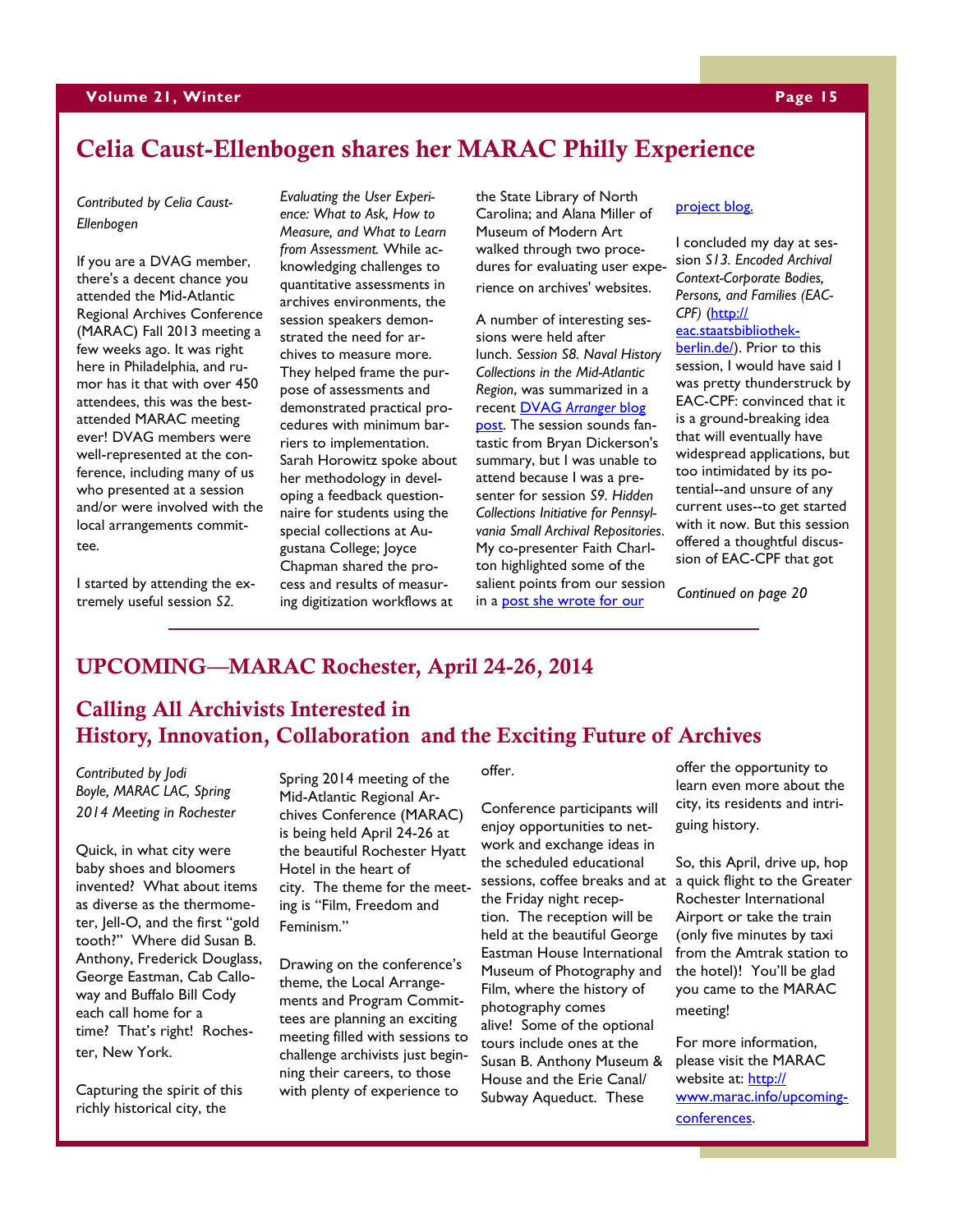# **Education & other information**Education & other information

**Call for Nominations: 2014 SAA Waldo Gifford Leland Award** 

Please help us to recognize the best in our profession!

Have you read a great new book about archives? Seen an exceptional new finding aid? Encountered a new documentary publication that is head and shoulders above the rest? Has a new web publication really stood out to you?

If you have, please consider nominating it for the Society

of American Archivists Waldo Gifford Leland Award. Nomination forms, a list of previous winners, and more information are at[http://](http://www2.archivists.org/governance/handbook/section12-leland) [www2.archivists.org/](http://www2.archivists.org/governance/handbook/section12-leland) [governance/handbook/](http://www2.archivists.org/governance/handbook/section12-leland) [section12-leland.](http://www2.archivists.org/governance/handbook/section12-leland) The deadline for nominations is February 28, 2014.

The annual Leland Award – a cash prize and certificate – recognizes "writing of superior excellence and usefulness in the field of archival history, theory, and practice." (Please note that periodicals are not eligible.)

Established in 1959, this award honors American archival pioneer Waldo Gifford Leland (1879-1966), president of the Society of American Archivists in the1940s and one of the driving forces behind the founding of the National Archives.

### **Union League meeting ...continued from page 4**

Deaccessioning was next on he noted. the agenda. An attendee mentioned that the archives in which he works had a record retention poli-

cy. Items commonly deaccessioned were listed: duplicates, reprints, routine correspondence, most financial records, magazines, etc. Another attendee mentioned that her institution offers materials back to the donors first.

One question posted for discussion was "Do you ever just pull documents off the server?" One attendee mentioned "Archive-It," used for powering the Way-Back Machine. He said that his institution subscribes to the service, which offers a full stack of URLs and crawls sites, and now has about 250 sites of every organization related to their collecting mission. "Organizing these things will be interesting,"

The last topic, which perhaps generated the most discussion, was that of employment. An example was provided of a recent graduate volunteering while looking for employment, doing free labor and not able to find a position because there are others also willing to work for free. "Some administrators think all can be done with interns and software," one person noted. Another pointed out that he has two part-time jobs.

Several people pointed out that even volunteer experience is useful for putting on one's resume, but that if this is putting people in the position where they are doing archival work without an archival background, this is not good. Not only does this possibly prevent a trained archivist from getting a position, but it means that untrained people are doing the work and likely not making educated appraisal decisions and not arranging and describing materials according to archival standards.

Following the meeting, DVAG members were treated to an extensive tour by Union League librarian James Mundy, which included a history of the Union League, guided tour of the current exhibit and the new climate-controlled manuscript vault, and seeing several significant items from the Union League collection (including the Tanner Manuscript, an original handwritten manuscript eyewitness testimony to Abraham Lincoln's assassination). After the tours, DVAG members returned to the library for a social hour of drinks and conversation.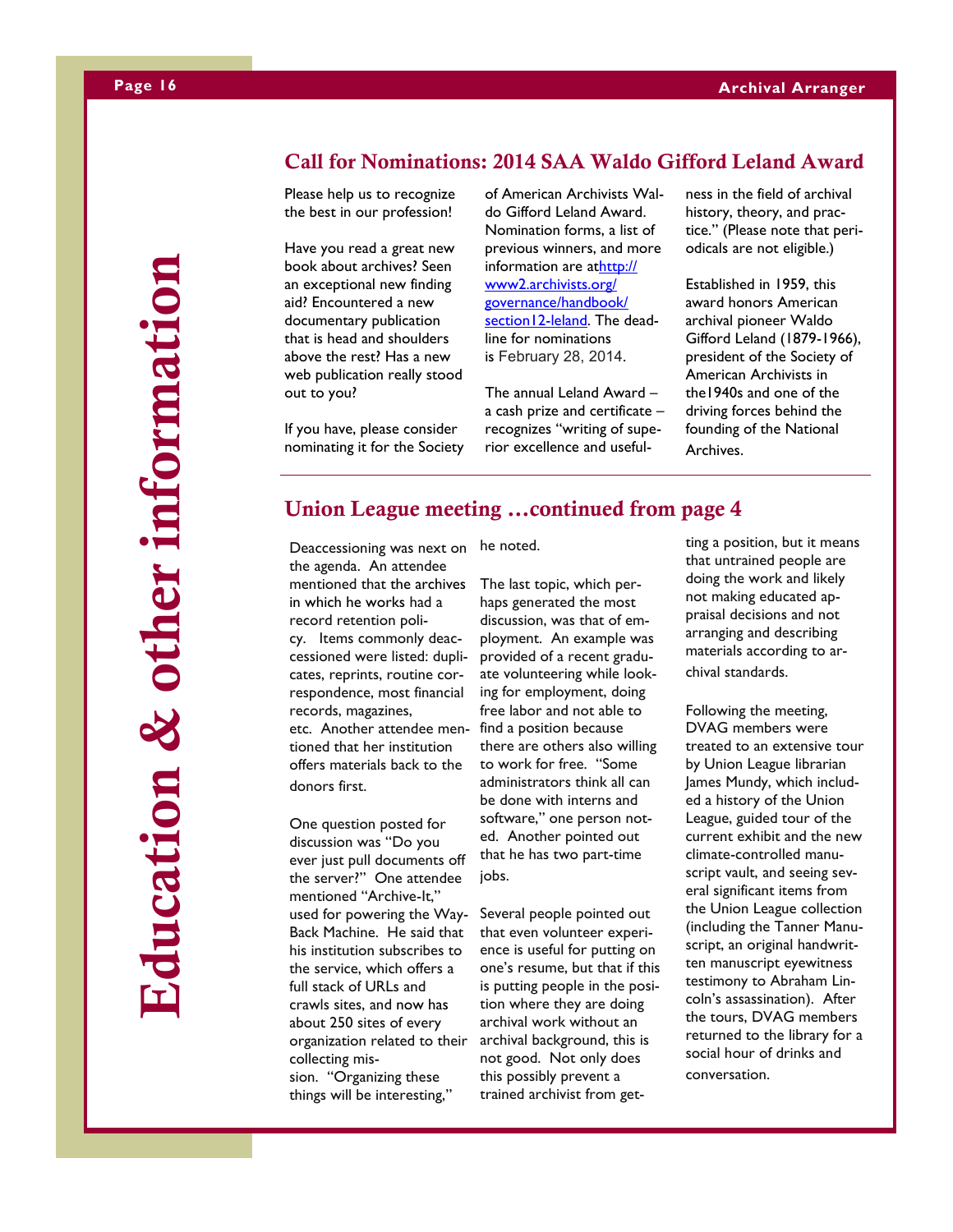### **Violette de Mazia Foundation ...continued from page 8**

zia's research, career and affiliations, as well as portions of her private collection of paintings, works on paper, furniture, and material culture.

The collection as a whole reveals her tireless dedication to art appreciation and to the cultivation of a sound philosophical theory and method for understanding the aesthetic component of perception. She was a prolific writer until the very end, and her life's work is still being utilized by the educators of Violette de Mazia Foundation today.

Among the most notable discoveries are the numerous letters that shed light on her engagement to Joseph Katz, a pilot of the Royal Air Force and an early freedom fighter for the founding of a Jewish State in Palestine, who tragically died in a plane crash in Cairo, Egypt in 1923—soon before their planned wedding. Her loss led her to

move to the United States and create a new life for herself. The correspondence reveals not only her Jewish heritage, but also the remarkable character of her fiancé. The following is an excerpt from his obituary given by Vladimir Jabotinsky who was a Zionist leader, author, poet, orator, soldier, and founder of the Jewish Self-Defense Organization.

"On the 17th of December (1923) there has passed away in Egypt, the Flying Officer Joseph Katz; the Airoplane fell down and Katz was killed. He was a faithful friend and comrade of mine, my right hand in the difficult adventures of the last four years; and...I loved this youth as a father loveth his son. But these lines I write not because the lamented was dear to me. Joseph Katz deserves to be recorded in the annuals of Israel...because...he was almost an ideal type of the modern youth whom our

people need so badly."

There is still much to be learned of Ms. de Mazia's past. Born in France in 1896 with Russian citizenship, she emigrated from Belgium to England in 1914, and after the untimely death of her fiancé, she moved to America in 1924. Perhaps Ms. de Mazia's intellectual journey mirrors what Virginia Woolf meant when she said, "As a woman I have no country. As a woman I want no country. As a woman, my country is the whole world."

More information about the Violette de Mazia Foundation can be found at [http://](http://demazia.org/) [demazia.org/](http://demazia.org/)

The interns working on the project are **Elizabeth McDermott, Joanna Hurd, Gregory McCoy**, and **George Stradtman. Serena Shanken Skwersky** is currently working on a biography of Violette de Mazia.

**Education & other information** Education & other informatio

**Do you have lots of great ideas for projects, events or meetings? Looking for a way to get more involved in your profession?**

**Why not join the DVAG Planning Committee as a Member-At-Large?**

**DVAG is looking to fill two Member-At-Large positions in 2014. If you are interested in being considered or have questions about the job, contact your Chair, Laurie Rizzo:** [chair@dvarchivists.org](mailto:chair@dvarchivists.org)

**Please join the Planning Committee in thanking Valerie-Anne Lutz and John Pettit for their amazing service as Members-at-Large for the last several years. Their contributions have been invaluable!**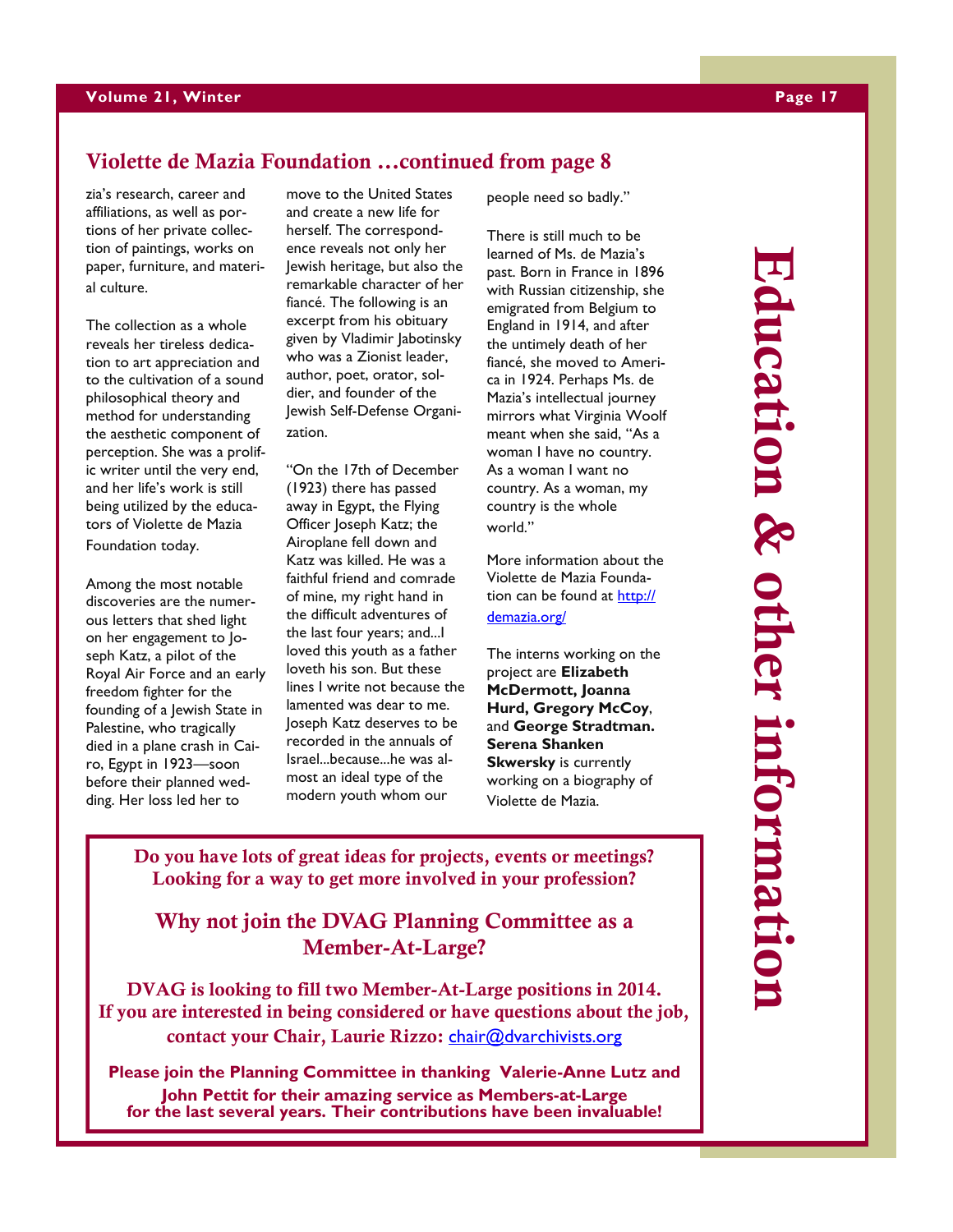# **Conservation Center for Art and Historic Artifacts**

### **2014 Collections Care Training Series**

*The Conservation Center for Art & Historic Artifacts (CCAHA) is pleased to announce that registration is now open for 2014's Collections Care Training Series!*

*Collections Care Training* programs are for staff who are involved in collections care activities or have responsibility for cultural collections, such as librarians, archivists, curators, collections managers, stewards of historic house museums, and records managers.

### **Legal Issues in Collections Management: What Can Go Wrong?**

Date: February 13, 2014 Location: Cliveden Speakers: **Lawrence H. Berger**, Secretary and General Counsel, Philadelphia Museum of Art; **Craig R. Blackman**, Stradley Ronan Stevens & Young, LLP; **Morgen Cheshire**, Legal Counsel for Nonprofit Organizations, Cheshire Law Group; **Sara Geelan**, General Counsel and Assistant Secretary, The Barnes Foundation; **Dina Leytes**, Griesing Law, LLC Fee: \$60

Time: 9:30 a.m. – 3:30 p.m.

### **Creative Social Media for Collecting Institutions**

Date: April 16, 2014 Location: The Rosenbach of the Free Library of Philadelphia Foundation Speaker: Lee Price, Director of Development, CCAHA Fee: \$35 Time: 9:00 a.m. – noon or 1:00 p.m. – 4:00 p.m. (choose a session when registering)

### **Integrated Pest Management for Cultural Institutions**

Date: May 13, 2014 Location: The Academy of Natural Sciences of Drexel University Speakers: John Simmons, President, Museologica Fee: \$60 Time: 9:30 a.m. – 3:30 p.m.

### **Constructing Tuxedo Boxes for Your Book Collection**

Date: June 3, 2014 Location: The Academy of Natural Sciences of Drexel University Speaker: Renée Wolcott, Book Conservator, CCAHA Fee: \$50 (includes materials) Time: 9:00 a.m. – noon or 1:00 p.m. – 4:00 p.m. (choose a session when registering)

### **Preservation of Textiles**

Date: September 10, 2014 Location: Philadelphia Museum of Art Speaker: **Sarah Reiter**, Textile Conservator, Philadelphia Museum of Art; **Bernice Morris**, Assistant Conservator of Costume and Textiles, Philadelphia Museum of Art Fee: \$60 Time: 9:30 a.m. – 3:30 p.m.

*More listings on page 21*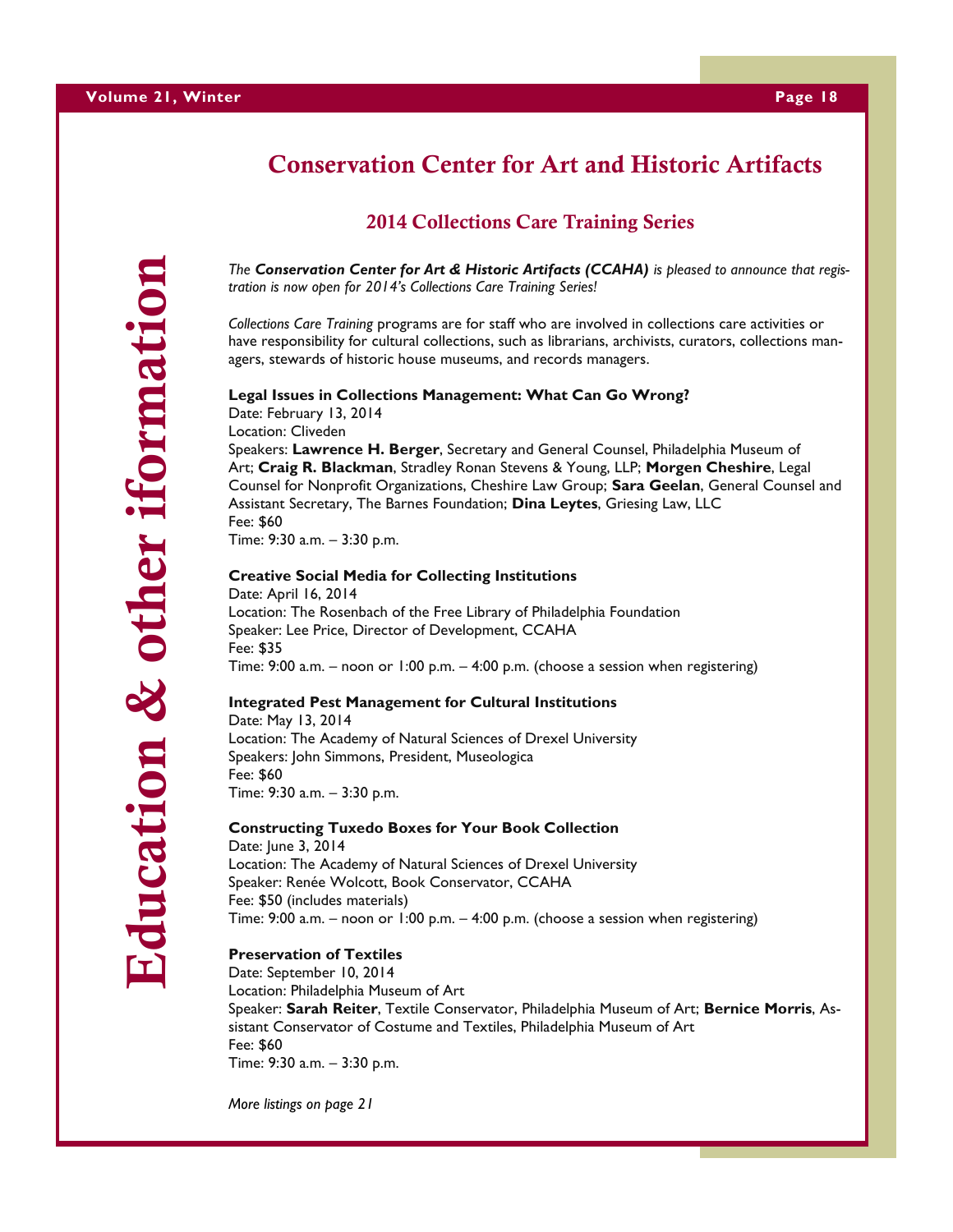### **Page 19 Archival Arranger**

### **"Unmediated History" ...continued from page 11**

eBay." By comparison, Terry Snyder spoke of the [Hagley's vast collection](http://www.hagley.org/library-guide-wf)  [of World's Fairs ephemera.](http://www.hagley.org/library-guide-wf) To develop that collection into the enormous resource it is today, Snyder explained, she leveraged the important core of related materials that already existed at Hagley. An exhibition about World's Fairs, 1850-1982 was planned with a conscious goal of engaging the nostalgia of attendees who had visited World's Fairs in their youths and inspiring them to donate personal materials to build Hagley's collection. The successful exhibition tied in community events to promote Hagley's visibility and expand its collections.

After a lunch break, the conference continued with fascinating presentations about verisimilitude in photographic ephemera and the impact of photography on the way reality was visualized and represented in the 19th centu-ry. [Jeremy Rowe](http://vintagephoto.com/) spoke convincingly about the usefulness of photographs as a primary-source research tool, calling on archivists to catalog them with appropriately detailed metadata and researchers to take advantage of the same. Rowe then offered an overview of the history of several key photographic processes. Photography's capacity to repre-

sent detail triggered a corresponding move among artists and illustrators toward greater realism (until, of course, Impressionism became the vogue). Meanwhile, photography grew rapidly in popularity, especially in the form of stereographs and real photo postcards. Rowe illustrated some clues helpful in dating such forms with the caveat that certain common manipulations make determining a precise date with certainty very difficult. As he demonstrated, the devil is in the details.

Picking up on the themes of postcards and image manipulation, Chris Pyle spoke next about the [Curtis Teich Postcard](http://www.lcfpd.org/teich_archives/)  [Archives.](http://www.lcfpd.org/teich_archives/) After summarizing the chronology of postcards' invention and popularity boom, Pyle described the extensive archives at Curtis Teich. Job files illustrate the lives of travelling postcard salesmen and the changing tastes of American culture. They also betray the changes made to original photographs in generating advertisements. Rowe dazzled the audience when he described a daguerreotype in his possession in which, reflected in the pupil of the sitter, it is possible to make out the tiny image of the photographer taking the picture. Pyle made us laugh when she told us how Teich's

artists airbrushed out an entire person from a restaurant advertisement because his "look" was unfashionable. Apparently, no sooner was the capacity for unrelenting photographic accuracy developed than that level of detail was deemed undesirable.

Richard Sheaff presented a succinct review of 19th century printing innovations, from copperplate engraving to lithography, generously illustrated by examples from his personal trade card collection. The small surface space of the trade card presented a frequent challenge to the commercial printer. Faced with the difficult task of fitting the whole of a customer's message in an eye-catching manner, the printers resorted to an impressive range of techniques. Favored design tropes of the time included "Gaslight style" where strategically placed shadows created the illusion of backlit shapes. Typesetters and letterpress printers in particular had to compete with the flashy displays of the new color chromolithograph process. Inventive letterpress printers bent on creating beautiful work from a relatively limited set of elements (lead type and brass rulers) started a movement that called itself "Artistic Printing". The pleasing, relatively uncluttered aesthetic of this movement was at least partly born of mechanical innovations. Naturally, some of the best examples of this work can be found in the trade cards that printers made to advertise their own trade and Sheaff shared many striking examples.

Ellen Gruber Garvey likes to compare the practice of early scrapbook makers to that of contemporary bloggers and other informal collectors and arrangers of digital information. The books themselves ranged from repurposed ledgers that compilers glued their ephemera onto to commercially available products such as the "self-paste" albums patented by Mark Twain. Garvey is particularly interested in African American scrapbooks as creative outlets for interpreting media. An example of this is a collection of clippings kept by Charles Hunters. Two newspaper reports of crimes committed by two different men, one white and one African American were clipped and pasted in the album. The crimes are similar but not the penalties and the disparity is made acutely clear by the simple placement of the two accounts side by side. Much of the insight offered by scrapbooks comes from this purposeful juxtaposition of its contents as well as the context offered when the identity of the maker is known. For this reason when it comes to the question of disassembling a scrapbook, Garvey answers with a vehement: No!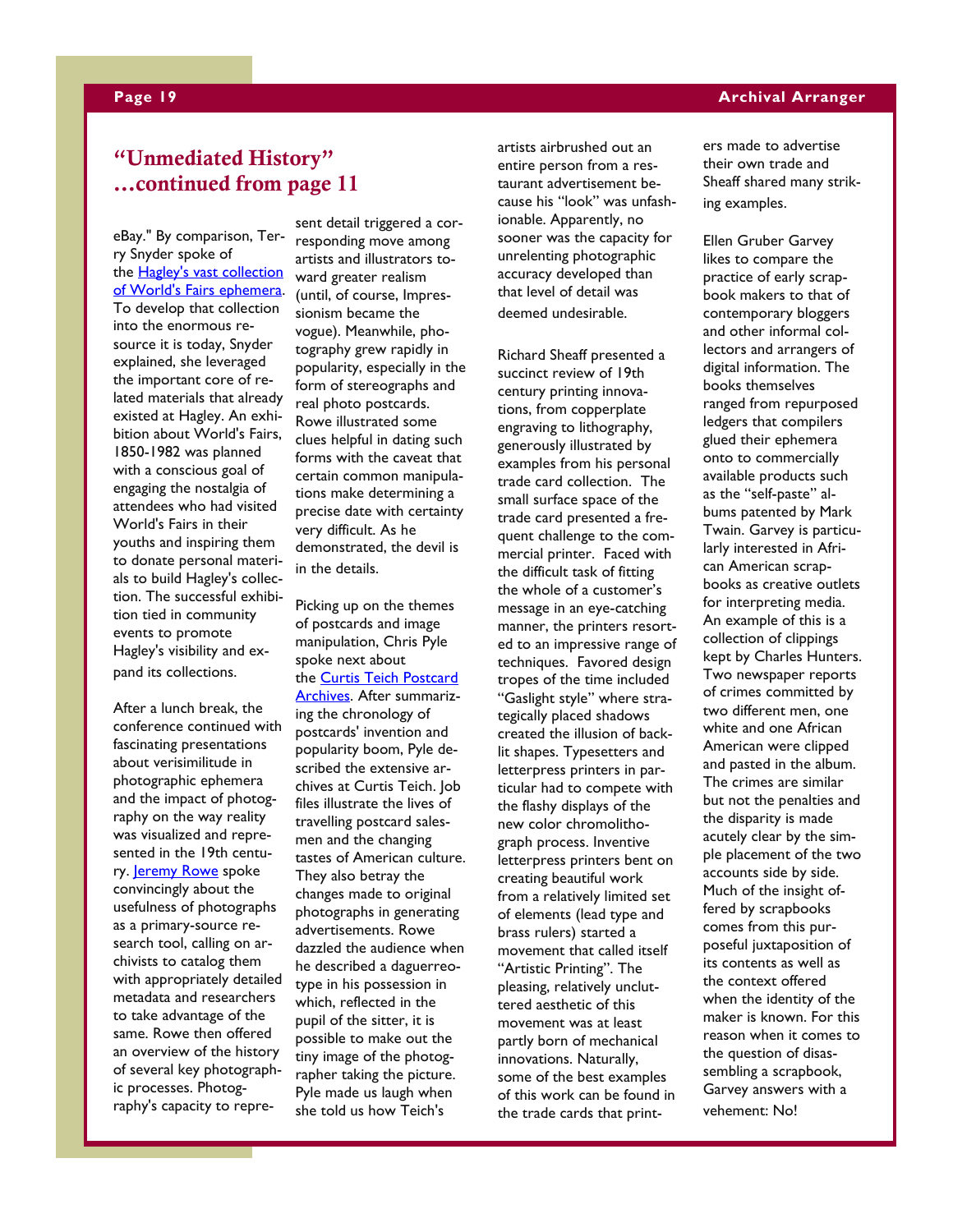**Want to cover an upcoming meeting, workshop or event? Contact Courtney at [arranger@dvarchivists.org](mailto:arranger@dvarchivists.org)**

**Education & other information**other informati Education &

### **Celia's experience at MARAC Philly ...continued from page 15**

beyond its novelty status and analyzed its critical features to emerge with practical implementations. Krista Ferrante opened the session with a very understandable overview of EAC-CPF, contrasting the full-featured implementation at the **[Harvard-](https://osc.hul.harvard.edu/liblab/proj/connecting-dots-using-eac-cpf-reunite-samuel-johnson-and-his-circle)**[Yale "Connecting the Dots"](https://osc.hul.harvard.edu/liblab/proj/connecting-dots-using-eac-cpf-reunite-samuel-johnson-and-his-circle)  [project](https://osc.hul.harvard.edu/liblab/proj/connecting-dots-using-eac-cpf-reunite-samuel-johnson-and-his-circle) with the simplified approach adopted at Tufts University that resulted in a publicly-available [best prac](http://sites.tufts.edu/dca/files/2011/03/DAT-040DCABestPracticesforEAC.pdf)[tices document.](http://sites.tufts.edu/dca/files/2011/03/DAT-040DCABestPracticesforEAC.pdf) The simplification theme was picked up by Regine Heberlein, who explained Princeton University's philosophy that EAC-CPF records should be access points for resource discovery, not an end in themselves. Princeton includes only minimal biographical information in the EAC-CPF records it creates, concentrating on using EAC-CPF to structure relationships between archives entities. However, it was Ethan Gruber's demonstration of his xEAC tool that really stole the show. xEAC appears to be a simple, easy-touse way to write, edit, and display EAC-CPF records. His presentation is already posted online at [http://](http://www.slideshare.net/ewg118/marac-2013) [www.slideshare.net/ewg118/](http://www.slideshare.net/ewg118/marac-2013) [marac-2013;](http://www.slideshare.net/ewg118/marac-2013) it will blow your mind!

The next morning, I attended *S17. Enhancing Resource Discovery through Creative Collaboration.* Lori Birrell and Marcy Strong shared about a program at the University of Rochester which engaged subject librarians and catalogers to process archival collections. It was not very effective as a strategy to reduce backlog, but it was an interesting outreach experiment. Next, Elizabeth Shepard and Jason Kovari provided an overview of basic technical, copyright, and other considerations inherent in a digitization project while discussing their collaboration to transfer an image database for the Medical Center Archives of NewYork-Presbyterian/Weill Cornell. Finally, Malinda Triller Doran spoke about a blog format created at Dickinson College to standardize studentcontributed description of archival documents.

I finished up my MARAC experience at session *S22. Shhhh! Is it a Secret? Managing Potentially Classified Documents in the Archives.* Kate Cruikshank of Indiana University - Bloomington opened the session with a funny story from her own experience that illustrated how *not* to respond after finding classified documents in an archival collection. Replete with FBI agents, a secret message passed at a party, and documentshredding, this is the story I would pitch if any of my MARAC sessions were going to be turned into a movie. (Shot in the *film noir* style, of course.) Jodi Boyle from SUNY-Albany was in a simi-

lar situation when she encountered classified documents in her archives, but she followed the proper procedures so her experience was more straightforward. The take-away from both speakers was, if you find classified documents in your archival collections: (1) secure the documents, (2) do not tell anyone else about them, and (3) contact Meredith Wagner for further instruction. Meredith Wagner was the third and final speaker in this session, from the Information Security Oversight Office (ISOO) at the National Archives and Records Administration (NARA). She distinguished the different categories of classified documents--secret, top secret, etc.--and explained what archivists can expect when they bring such items to the government's attention. All the speakers emphasized that ISOO/ NARA is archivists' ally, prioritizing transparency and trying to de-classify as many documents as quickly as possible. If a document found in an archives is sent to the originating agency instead of NARA, the likelihood that the document will be returned--especially in a timely fashion--declines steeply.

In all, I found MARAC Fall 2013 both interesting and productive. Spring MARAC will be in Rochester. Of course, the cheesesteaks aren't as good there.